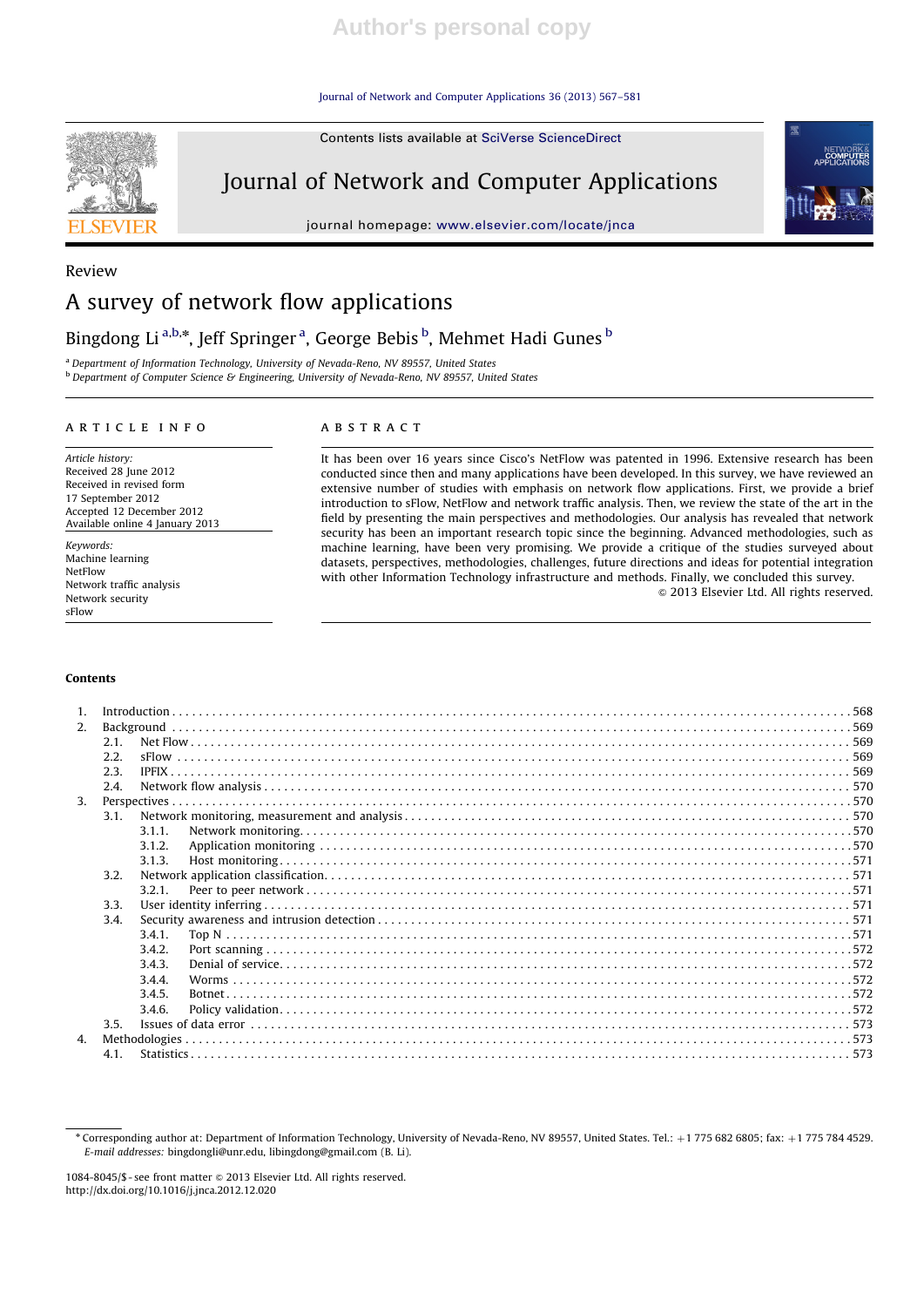#### 568 B. Li et al. / Journal of Network and Computer Applications 36 (2013) 567–581

|                | 4.2. |                          |  |  |  |
|----------------|------|--------------------------|--|--|--|
|                |      | 4.2.1                    |  |  |  |
|                |      | 4.2.2.                   |  |  |  |
|                | 4.3. |                          |  |  |  |
|                | 4.4. |                          |  |  |  |
|                | 4.5. |                          |  |  |  |
|                |      |                          |  |  |  |
|                | 4.6. |                          |  |  |  |
|                | 4.7. |                          |  |  |  |
|                |      | 4.7.1                    |  |  |  |
|                |      | 4.7.2.                   |  |  |  |
|                |      | 4.7.3.                   |  |  |  |
| 5 <sub>1</sub> |      |                          |  |  |  |
|                | 5.1. |                          |  |  |  |
|                | 5.2. |                          |  |  |  |
|                | 5.3. |                          |  |  |  |
|                | 5.4. |                          |  |  |  |
|                |      | 5.4.1.                   |  |  |  |
|                |      | 5.4.2.                   |  |  |  |
|                | 5.5. |                          |  |  |  |
|                |      | 5.5.1                    |  |  |  |
|                |      | 5.5.2.                   |  |  |  |
|                |      | 5.5.3.                   |  |  |  |
| 6.             |      | $Conclusion \dots 1.778$ |  |  |  |
|                |      |                          |  |  |  |
|                |      |                          |  |  |  |
|                |      |                          |  |  |  |

# 1. Introduction

Computer networks are playing a very important role in our daily life. Our dependency on computer networks is growing tremendously. Understanding what information flows in a computer network is important not just for network administrators but also for accounting, network planning, network security, forensics and counter-terrorism. Many governments require Internet Service Providers (ISP) to have capabilities of 'lawful interception' (LI) network traffic (Baker et al., 2012). Moreover, network flow can provide information for business relationship (Kind et al., 2006).

Network flow records high-level descriptions of Internet connections but not the actual data transferred. Collection and analysis of network flow information is more efficient than deep packet inspection and protects the privacy of users. This information helps to uncover both external activities and internal activities such as network misconfiguration and policy violation. Network flow information is supported by a wide range of products including Cisco NetFlow (Kerr and Bruins, 2001), Juniper' cflowd, NetStream, and sFlow. These systems are all similar to NetFlow systems, and will be referred to as NetFlow-like in this survey.

It has been over 16 years since Cisco's NetFlow was developed by Darren and Barry Bruins in 1996 (Kerr and Bruins, 2001). Research in network flow analysis has become very active in the recent years as observed in Fig. 1. It is necessary to look back what perspectives have been achieved, and what methods have been used and are more effective in order to move forward. This paper presents a survey of NetFlow-like applications that studies were published between 1998 and early 2012. Figure 1 shows the published paper distribution with respect to publication year. Our objective is to provide a better understanding of major achievements in the field by reviewing state of the art of approaches, perspectives, important issues and challenges, and suggesting directions for future research. Note that, we have focused mostly on studies using NetFlow-like data as input, emphasizing some of the latest approaches rather than attempting to provide a complete historical review of network flow applications.

Related reviews discussing similar aspects to this survey but not specific to NetFlow-like applications can be found in Introduction to Cisco IOS NetFlow (2012) for IP-Flow based intrusion detection, Zhu et al. (2008) for botnet detection, Nguyen and Armitage (2008) for Internet traffic classification using machine learning, and Sommer and Paxson (2010) for discussion of using machine learning for network intrusion detection.

Traditionally, NetFlow-like analysis systems have been used for network monitoring, planning and billing. Recent research approaches, however, have focused more on network security analysis with the objective of detecting anomalous activities that traditional security infrastructures, such as intrusion detection systems (IDS), firewalls and anti-virus tools, cannot handle. These approaches employ advanced techniques such as machine learning. Moreover, new NetFlow-like analysis system design is moving toward distributed systems to provide more scalability, robustness and computational power for real-time in depth analysis.

Despite the popularity of sFlow and its wide deployment, few studies have focused on using sFlow as their data source.

The rest of this paper is organized as follows. Section 2 provides a brief introduction to NetFlow, sFlow, IPFIX, and network flow analysis. Section 3 reviews the key perspectives which have been addressed in the literature including networking monitoring, analysis and management, application classification, inferring user identity, and network security awareness. Section 4 explains the

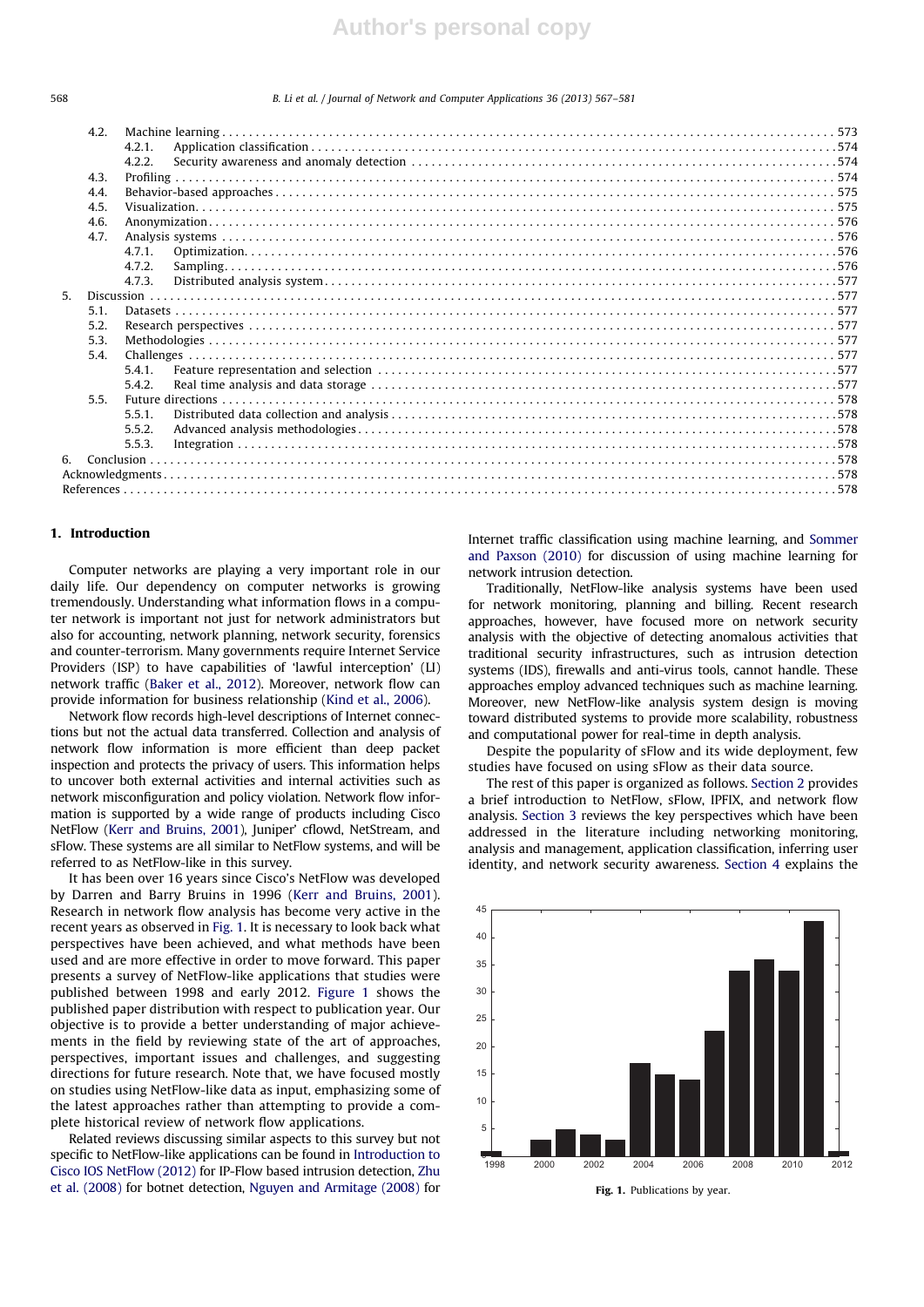key methodologies and tools which have been employed for data analysis including statistic, machine learning, profiling, behaviorbased approaches, sampling, visualization, and computational infrastructures. Section 5 discusses the limitations of existing approaches, challenges and future directions. Finally, Section 6 presents our conclusions.

# 2. Background

Network flow is defined as an unidirectional or bidirectional sequence of packets between two endpoints (from server to client or from client to server) with some common attributes. The most important key fields include: first and last time of the flow received, source/destination IP address, source/destination port number, layer 3 protocol type, type of services, bytes transferred, and input logical interface. Additional fields may be included that depend on the NetFlow version or configuration for export. They provide a rich set of traffic statistics including user, protocol, port, and type of services which can be used for a wide variety of purposes such as network security, network monitoring, traffic analysis, capacity planning, traffic classification, accounting, and billing. The general process of working with NetFlow includes capturing, sampling, generating, exporting, collecting, analyzing and visualizing.

There are various systems that capture NetFlow IP operational data from network links or devices: Ntop (Deri, 2012), NG-MON (Han et al., 2002), NetFlow, NetFlow-lite, sFlow, cflowd, Net-Stream, etc. In addition, IPFIX (2012) defines the standard IP flow format for exportation. NetFlow and sFlow are widely used systems while IPFIX is a new standard. In this section, we will give a brief introduction about NetFlow, sFlow, IPFIX, and traffic analysis.

# 2.1. Net Flow

NetFlow is a traffic monitoring technology developed by Darren and Barry Bruins in 1996 at Cisco (Kerr and Bruins, 2001). It defines how a router exports information and statistics of routed sockets. As a de facto industry standard, it is a built-in feature of most routers and switches from Cisco, Juniper, and other vendors. Network devices look at the packets arriving on the interfaces, and capture traffic statistics per flow based on configuration for sampling or filtering, then they create a flow cache, aggregate and export the data through UDP or Stream Control Transport Protocol (SCTP). NetFlow cache entry is created by the first packet of a flow, maintained for similar flow characteristics, and exported to collectors periodically based on flow timers or flow cache management. The export formats of version 1 to 8 are fixed. After version 9, extensibility and flexibility are added to integrate with MPLS, IPv6 and BGP, and user defined records. NetFlow versions 5 and 9 are the most popular versions. Sampled NetFlow is a variant originally introduced by Cisco to reduce computational burden by reducing number of NetFlow. It can be configured as predetermined nth packet or randomly selected interval. Figure 2 presents the basic process of NetFlow formation, exportation, storage and analysis. Due to the great value of network traffic and limited computational resources (memory, CPU and bandwidth), technologies of caching, sampling and UDP exportation were used. These can cause quality issues for the collected NetFlow data: (1) some new flows will not be counted when cache is full; (2) sampling reduces the accuracy of flows, especially when sampling rate is adjusted by the traffic rate; (3) exported flow records do not necessarily correspond to the order in which the flow traffic arrived at the router. There are varieties of NetFlow collectors and analysis tools





Fig. 3. sFlow process.

from commercial vendors such as Cisco, freeware or developed in-house for special purposes (Introduction to Cisco IOS NetFlow, 2012; NetFlow applications, 2012).

#### 2.2. sFlow

Packet sampling of traffic flow (Duffield, 2004) has a long history before NetFlow was developed. sFlow was developed by InMon Inc. and has become an industry standard defined in RFC 3176. It is a technology using simple random sampling and supported by Alcatel, Extreme, Force10, HP, Hitachi by embedding the sFlow agent within switches and routers. The sFlow agent is a software process that combines interface counters and flow samples into sFlow datagrams and immediately sends them to sFlow collectors via UPD. Immediate forwarding of data minimizes memory and CPU usage. Packets are typically sampled by Application-Specific Integrated Circuits (ASICs) to provide wire-speed performance. sFlow data contains complete packet header and switching/routing information, and provides up to the minute view of the network traffic. sFlow is able to run at layer 2 and capture non-IP traffic as well. The sFlow collectors are servers that collect the sFlow datagrams. The official sFlow web site (sFlow Collectors, 2012) provides a list of available sFlow collectors. Figure 3 presents the basic components and processes of sFlow analysis.

# 2.3. IPFIX

IP Flow Information Export protocol (IPFIX) is an IETF standard for exporting network flow based on NetFlow version 9, and is defined in RFC 5101 for information transmitting protocols, RFC 5102 for information model, and RFC 5103 for exporting bidirectional flow.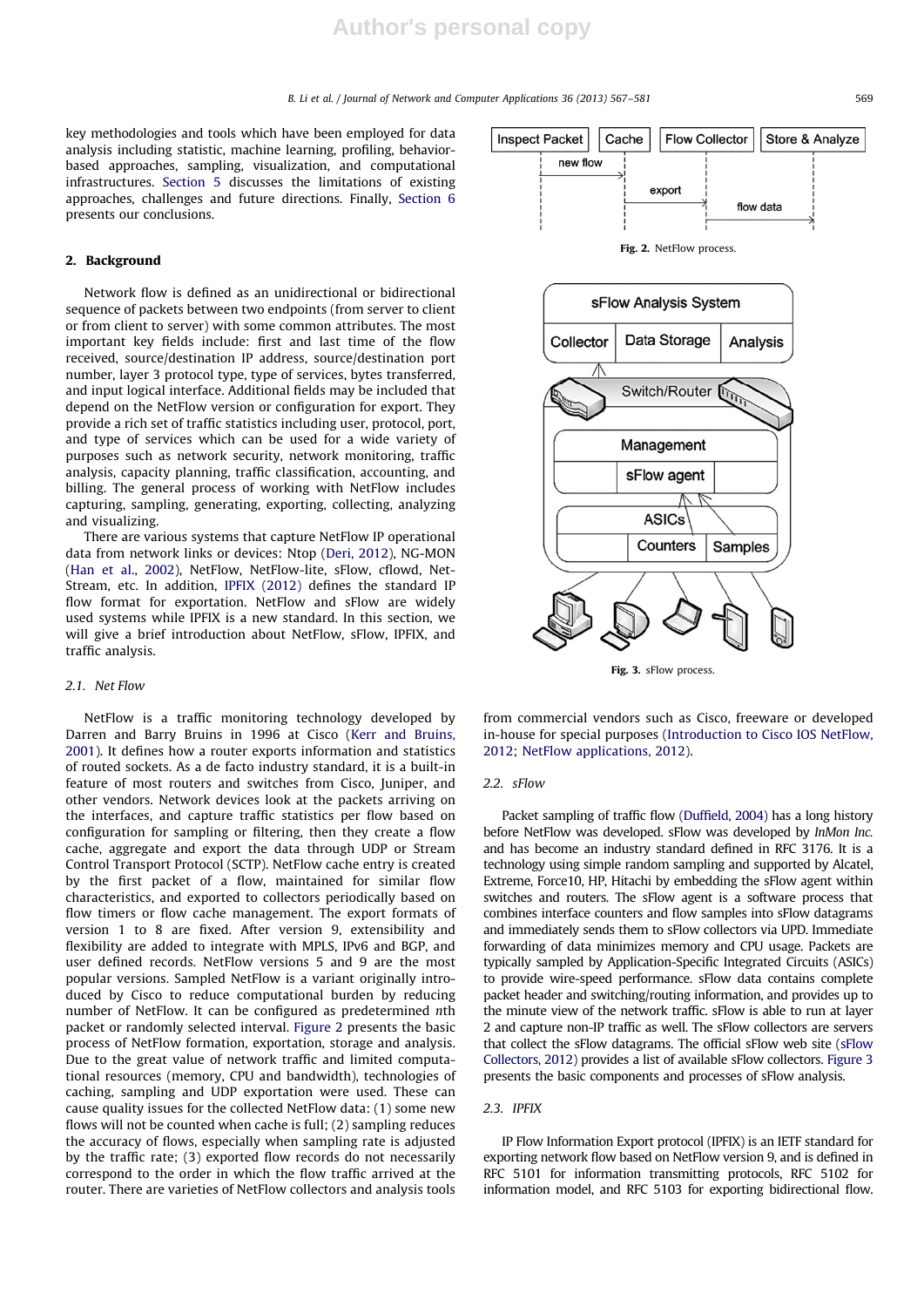IPFIX was designed to meet the fast growing requirements to observe network traffic, provide an extensible and flexible data model that can be customized, and support reliable and secure data transfer through SCTP, TCP and UDP. IPFIX flow definition is less restrictive than traditional flow definition. As standardization is underway, more vendors are going to support IPFIX.

# 2.4. Network flow analysis

Network flow analysis is the process of discovering useful information by using statistics or other sophisticated approaches. The basic process includes capturing, collecting and storing data, aggregating the data for query and analysis, and analyzing the data and results for useful information. This information is mostly related to network management, measurement, and network security. There are different ways to collect network flow data: SNMP, NetFlow, raw packet, or auditing data from network infrastructure such as IDSes, Firewalls, and VPN gateways. Typically, there are two strategies: depth-first when there is known information and clear purpose, or breadth-first when looking for a general view of the network without a particular purpose.

Deep packet inspection needs packet level information and consumes more computational resources. Flow level analysis, such as NetFlow and sFlow, consumes less computational resources. There are many products and tools developed by industry or open source community. Analysis of network flow information has become crucial as the Internet has become the living blood in our society and is expanding at a fast pace around the world. There are many challenges in analyzing network flow data, such as huge amount of data due to networks becoming larger and faster, limited high-level information, and complex statistical properties. As discussed in Sections 3 and 4, various perspectives have been analyzed and many algorithms have been developed.

### 3. Perspectives

In this section, we survey the main research perspectives of network flow applications. In particular, we cover network monitoring, measurement and analysis, application classification, user identity inferring, security awareness and intrusion detection, and issues related to error and bias in NetFlow collection and analysis. Figure 4 shows the distribution of published papers with respect to five main perspectives: monitoring, classification, user identifying, security, and issues related to errors. As it can be observed, network security has been the main research topic using NetFlow data.

#### 3.1. Network monitoring, measurement and analysis

Network monitoring and measurement provide valuable information to network administrators, ISPs and content providers. Compared to other technologies, such as SNMP or Windows Management Instrumentation(WMI), network flow data contain additional information for further analysis. For example, they can provide bandwidth analysis, specific protocol monitoring, and system performance, etc. Monitoring based on NetFlow can be categorized as:

- Network monitoring: provides information about routers and switches as well as network-wide basis view, and is used for problem detection along with efficient troubleshooting.
- Application monitoring: provides information about application usage over the network, and is used for planning and allocation of resources.
- $\bullet$  Host monitoring: provides information about user utilization of network and applications, and is used for planning, network access control, violating security policy.



- Security monitoring: provides information about network behavior changes, and is used to identify DoS attacks, viruses and worms, and network anomalies.
- Accounting and Billing: provides network metering, and is used for billing.

In this section, we focus on network, application, user and resource monitoring while Section 3.4 focuses on security related monitoring. In the following, we discuss specific research perspectives.

#### 3.1.1. Network monitoring

Many aspects of networks have been studied using NetFlow data, including network performance based on round-trip time (Strohmeier et al., 2011), delay measurement (Köandgel, 2011; Lee et al., 2011), connectivity (Schatzmann et al., 2011), misuse of bandwidth (Mansmann et al., 2009), traffic characterization (Kundu et al., 2009), finding heavy hitters (Truong and Guillemin, 2009), monitoring for special purpose QoS (Li, 2010), and diagnostic of troubleshooting (Sukhov et al., 2009).

# 3.1.2. Application monitoring

Liu and Huebner (2002) investigated the stochastic characteristics of distributions of flow length, packet size, throughput, etc. for the popular and bandwidth consuming applications. Kalafut et al. (2009) proposed a heuristic method to differentiate wanted and unwanted traffic based on the sampled NetFlow data.

VoIP. Voice over IP (VoIP) service is widely used, however, it introduces security threats that include Session Initiation Protocol (SIP) scanning, SIP flooding, and Real-time Transport Protocol (RTP) flooding. Lee et al. (2009) developed a system that can monitor VoIP service and detect VoIP network threats based on NetFlow statistics and behaviors. Kobayashi and Toyama (2007) presented a method for measuring VoIP traffic fluctuation by using NetFlow and sFlow based on the variance of the interval of the target RTP packets. Lucas (Deri, 2012) provided an open source VoIP monitoring system based on protocol characteristics.

Mobile network. Sinha et al. (2003) analyzed the flow-level upstream traffic behavior from Broadband Fixed Wireless (BFW) and Digital Subscriber Link (DSL) to provide traffic characteristics of these networks. Moghaddam and Helmy (2011) used wireless NetFlow data to measure and simulate user behavior and provide information for future mobile network design.

IPv6. With the transition from IPv4, there is a need to understand IPv6 usage including user behavior, traffic volume, transitional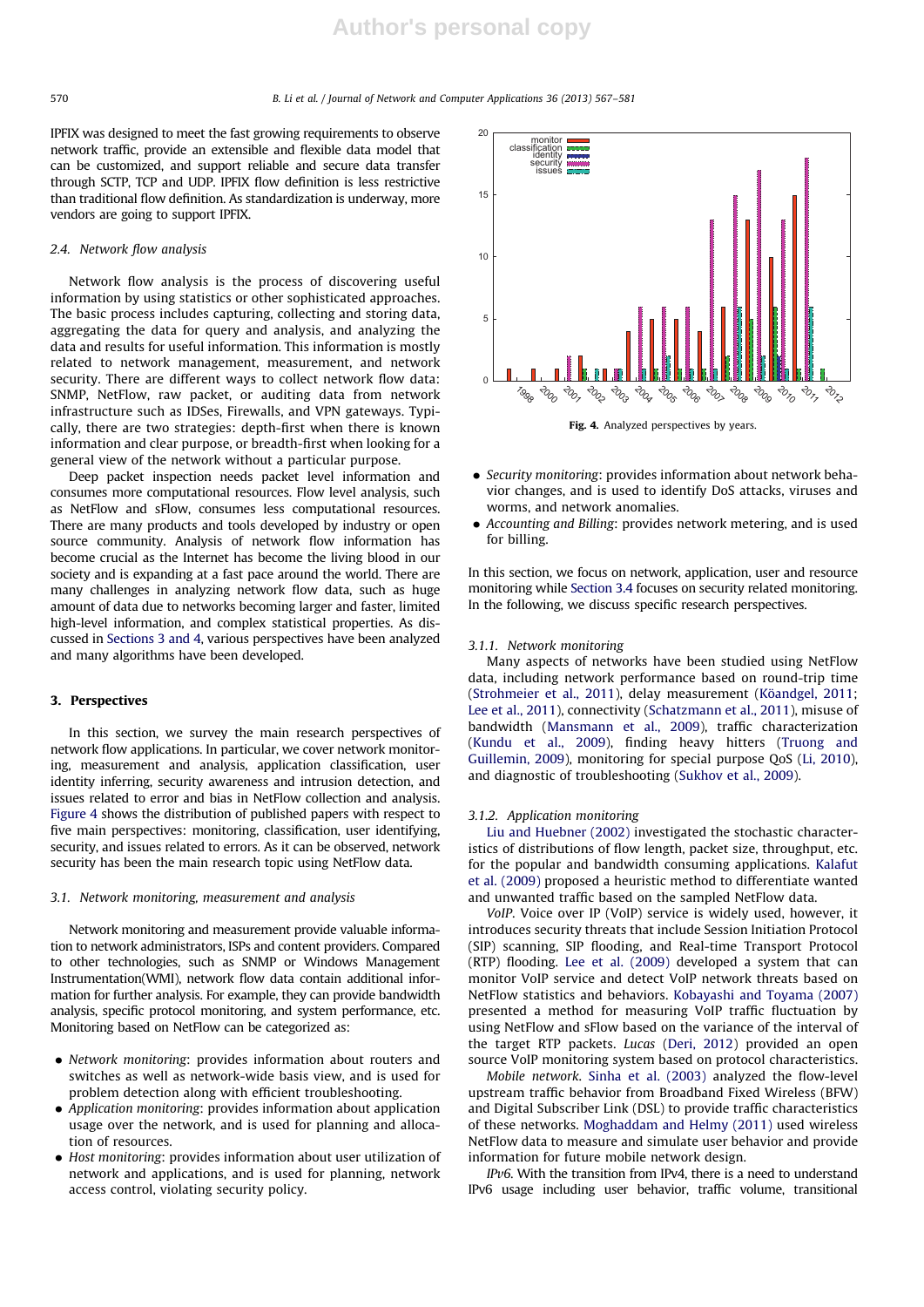#### 3.1.3. Host monitoring

Host profile and relationships in the network can be used for resource planning as well as for network security analysis. Caracas et al. (2008) proposed an algorithm based on NetFlow data to describe the dependencies among computer systems, software components, and services. Kind et al. (2006) presented a method to uncover the relationships between IT infrastructures using NetFlow data. Chen et al. (2011) developed novel heuristics to analyze characteristics and correlations between inter-data centers and client traffic, provided insights into data center design and operation. Several methods have been proposed for profiling behaviors on the end hosts (Wei et al., 2006; Xu et al., 2011, 2005). Behavior-based approaches will be discussed in detail in Section 4.4.

# 3.2. Network application classification

Network application classification classifies network traffic into certain application categories which can be coarse- or finegrained. Network application classification is a challenging task because of obfuscation techniques such as content encryption, dynamic ports, and proprietary communication protocols. Classification approaches can be divided into four categories: port based, payload-based, heuristic based using transport layer statistics, and machine learning based. Port based approaches are no longer reliable because of certain applications that randomly assign ports. Payload based approaches do not work on encrypted traffic, and are resource-intensive and scale poorly with high bandwidth. Approaches based on heuristic and machine learning approaches provide alternative methods.

There are many reasons for network traffic classification. Network administrators need information for applications running at the network (e.g., file sharing), whether they are legitimate users or worms. ISPs and content providers need the information for quality of service assurances. Research in this area has conducted for over 10 years, but it is still growing. There is a list of 68 published papers and 86 datasets collected in CAIDA web pages (Internet Traffic Classification, 2012). There are several surveys on network application classification using traffic classification approaches (Kim et al., 2008) and machine learning approaches (Nguyen and Armitage, 2008). We discuss machine learning approaches in detail in Section 4.2.1. It is worth mentioning that Perelman et al. proposed a method that investigates the application signatures of web browsers, mail client, or mediaplayers in network flow (Perelman et al., 2011). Peer to peer networks have become a major security concern and the focus of most network classification studies. We discuss peer to peer classification in detail below.

#### 3.2.1. Peer to peer network

Peer to Peer (P2P) networks have been widely utilized for filesharing, video distribution and voice communications. They consume more Internet traffic than traditional applications, and have been a concern for network administrators and a challenge for network security. There is interest from ISPs and network administrators to identify and control the P2P network traffic (Gossett et al., 2010; Zha and He, 2011). NetFlow provides an alternative approach that is more efficient in terms of storage and processing than deep packet inspection (DPI). Recently, there has been considerable effort on NetFlow P2P analysis. These include methods based on: (a) default P2P port for heavy-hitters (Wagner et al., 2006), (b) port usage pattern of specific P2P network such as BitTorrent (Bo et al., 2009; Gossett et al., 2010), (c) flow statistic characteristics such as packet length and time-interval (Bo et al., 2009; Qun et al., 2011; Xu et al., 2009), (d) TCP flags that a host, as both client and server, send/receive a packet with both SYN and ACK at the same time (Jinsong et al., 2009), (e) machine learning that using features such as IP address and port, packet size, bytes exchanged. Among machine learning approaches we discuss in Section 4.2.1, six out of eight classify P2P traffic.

# 3.3. User identity inferring

Identifying a person based on extrinsic biometric is not new; well-known examples include signatures and keystrokes. Inferring user identity based on network flow patterns, however, is a new field. Melnikov and Schönwälder (2010) discussed the potential of inferring user identity using NetFlow feature distribution and cross-correlation of various trace parameters and relationships among packets. Even though the reported results were preliminary, additional research may yield more promising results.

#### 3.4. Security awareness and intrusion detection

In this section, we focus on security related awareness, detection and monitoring. Table 1 provides a list of studies that provide perspectives on security awareness and intrusion detection. Table 3 also lists approaches that use machine learning approaches. IDSes can be categorized based on how they identify intrusions: anomaly-based, misuse-based (knowledge-based or signature-based), or combination of both anomaly and misusebased (Sperotto et al., 2010). Alternatively, IDSes can be categorized based on what they target: host-based, network-based or both.

Network anomaly detection refers to finding patterns that are not expected users behaviors, also known as anomaly-based IDS. Compared with misuse-based IDS, these patterns are previously unknown. Most content-oriented systems belong to knowledgebased detection, which looks for known signatures of malware by inspecting traffic packets. Most behavior-oriented systems belong to anomaly-based detection, which differentiate anomalous behavior from normal behavior. NetFlow based IDSes use existing NetFlow data and limited information, and avoid privacy issues compared to content-oriented approaches. However, NetFlow based IDSes are more difficult because of limited information in the NetFlow data. Consequently, recent research has shown that machine learning approaches are better than statistical and streaming methods. Sperotto et al. (2010) conducted an overview of IP flow-based intrusion detection that focused on flow-based IDS, concept of flows, classification of attacks, and defense techniques. In the following, we discuss perspectives of security awareness and intrusion detection that can be achieved using NetFlow data.

# 3.4.1. Top N

Top N refers a set of statistic and models of NetFlow data. They reflect the basic network status. It is relatively simple with NetFlow analysis. It can be used to find the big talkers or heavyhitters. It also can be used for abnormal traffic detection (Zhang, 2009).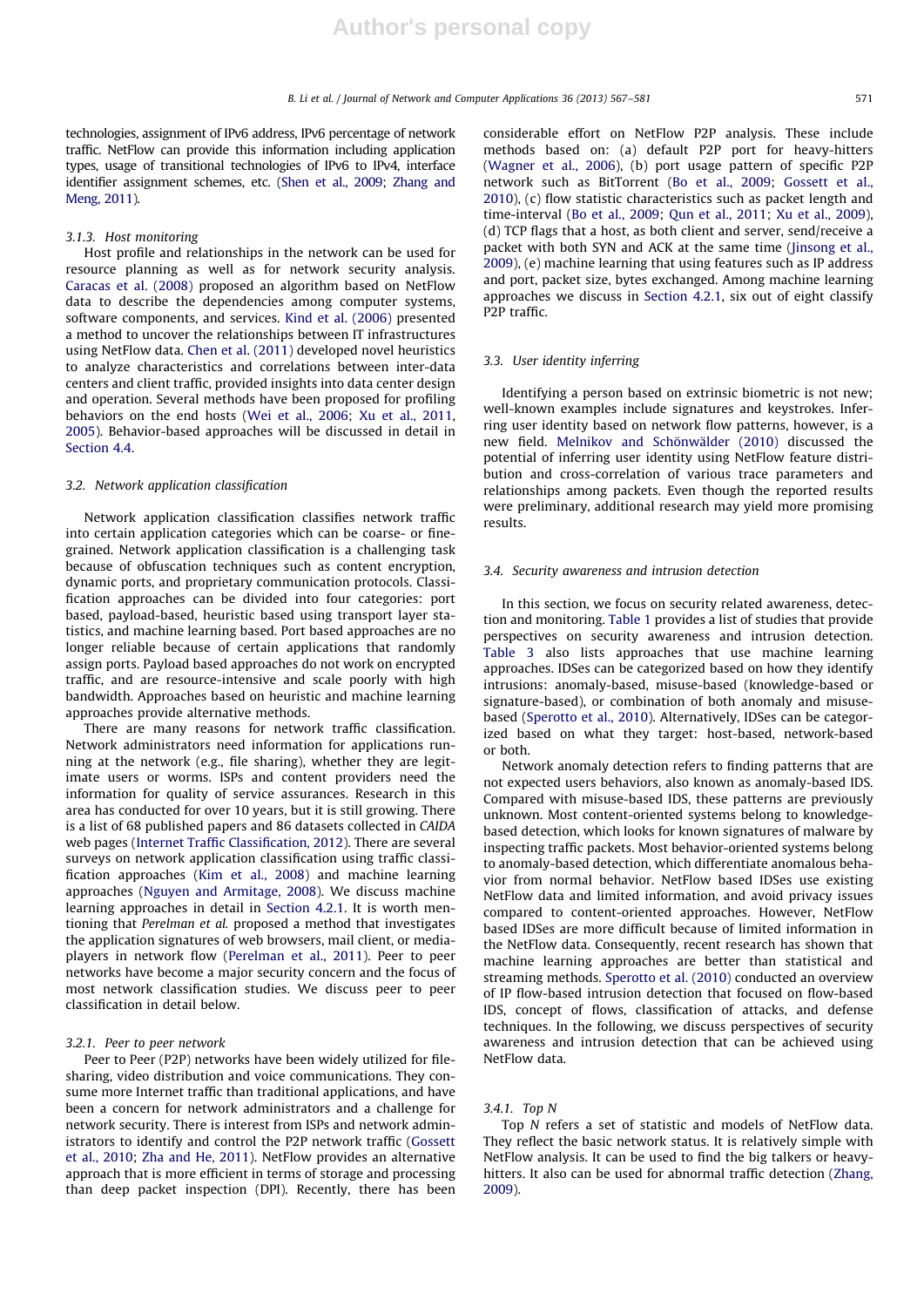# **Author's personal copy**

#### 572 B. Li et al. / Journal of Network and Computer Applications 36 (2013) 567–581

| Table 1 |                                                        |  |  |
|---------|--------------------------------------------------------|--|--|
|         | Summary of security awareness and intrusion detection. |  |  |

| Year                                  | Methodology                       | Perspective                 |
|---------------------------------------|-----------------------------------|-----------------------------|
| 2001 (Erbacher, 2001)                 | Histogram and chart               | <b>IDS</b>                  |
| 2001 (Kotsokalis et al., 2001)        | Statistic                         | DoS and DDos                |
| 2004 (Yin et al., 2004)               | Links between machines or domains | <b>IDS</b>                  |
| 2004 (Kim et al., 2004)               | Statistic patterns                | DoS and DDoS                |
| 2005 (Dubendorfer and Plattner, 2005) | Host behavior based               | Worm outbreaks              |
| 2005 (Dubendorfer et al., 2005)       | IP aggregation                    | Detection and monitoring    |
| 2006 (Ren et al., 2006)               | Flow aggregation                  | <b>IDS</b>                  |
| 2007 (Rehak et al., 2007)             | Trust and reputation model        | <b>IDS</b>                  |
| 2007 (Dressler et al., 2007)          | Flow signature and honeypot logs  | Worm detection              |
| 2008 (Chan et al., 2008)              | <b>Heuristics</b>                 | Worm detection              |
| 2008 (Zhengi and Xinyu, 2008)         | Statistic                         | Anomaly detection           |
| 2009 (Krmicek et al., 2009)           | Heuristics                        | NAT detection               |
| 2009 (Vykopal et al., 2009)           | Decision tree                     | Dictionary attack           |
| 2009 (Frias-Martinez et al., 2009)    | K-means                           | Behavior-based NAC          |
| 2009 (Yin and Nianging, 2009)         | Information theory                | Risk detection              |
| 2009 (Zhang, 2009)                    | Statistic                         | Top N detection             |
| 2009 (Vliek, 2009)                    | Statistic                         | Spam machines               |
| 2010 (Čeleda et al., 2010)            | <b>NBA</b>                        | Malware                     |
| 2010 (Hsiao et al., 2010)             | Spatial-temporal aggregating      | Malicious website detection |
| 2011 (Sawaya et al., 2011)            | Statistic of host behavior        | Attack detection            |
| 2011 (Ke-xin and Jian-qi, 2011)       | Dynamic entropy                   | <b>DoS</b>                  |
| 2011 (Galtsev and Sukhov, 2011)       | <b>Statistic</b>                  | DDoS and port scan          |
| 2011 (François et al., 2011)          | Host behavior and PageRank        | Botnets detection           |
| 2011 (Sperotto and Pras, 2011)        | Time series                       | <b>IDS</b>                  |
| 2011 (Francois et al., 2011)          | PageRank                          | Botnets detection           |

# 3.4.2. Port scanning

Port scanning is the act of systematically scanning a computer's ports, and is usually done by using small packets that probe the target machines. In most network attacks, port scanning is the first reconnaissance step. Port scanning can be classified into three categories: scanning many ports on a single host, scanning a single port on many hosts, and combination of both. Detection of port scanning is addressed in most studies cited in Table 1. Approaches include host incoming/outgoing connections, probability of entropy, Bayesian logistic regression, distances from baseline models, and machine learning.

#### 3.4.3. Denial of service

A denial-of-service (DoS) or distributed denial-of-service (DDoS) attack is an attempt to make the target host or network resource unable to respond to its requests. Detection of DOS or DDoS is addressed in most flow based IDSes. Gao et al. (2006) proposed a resilient DoS detection based on sketch-based schemes that use a hash table for storing aggregated flow measurement. Kim et al. (2004) described different DoS attacks based on traffic patterns and presented a network anomaly detection method that can detect flooding attacks. New developments include using novel dynamic entropy to measure the anomaly (Ke-xin and Jian-qi, 2011), an attack detection method based on statistic aggregation that can detect DDoS and port scanning (Galtsev and Sukhov, 2011). Table 1 provides a list of related studies.

# 3.4.4. Worms

A worm is a standalone malicious program that replicates across the networks by exploiting software vulnerabilities or tricking users to execute it by social engineering. Worms can cause mildly annoying effects, damaging data or software, DoS, stealing data, etc. Detection of worms can be categorized as traporiented, packet-oriented and connection-oriented (Chan et al., 2008). Detection of port scanning is one of the important steps for worm detection, and hence many similar approaches are used in both types of detection. NetFlow-like approaches are connectionoriented and include: analysis of host behavior on the basis of incoming and outgoing connections (Dubendorfer and Plattner, 2005), correlation between NetFlow data and honeypot logs (Dressler et al., 2007), and detecting hit-list worms using protocol graphs (Collins and Reiter, 2007). Chan et al. (2008) proposed FloWorM system that includes tracker, analyzer and reporter based on NetFlow data. Abdulla et al. (2011) presented a support vector machine (SVM) method based on the fact that a scanning activity or email worm initiates a significant amount of traffic without DNS.

# 3.4.5. Botnet

Botnets are malware at the infected target and controlled by a remote entity known as bot-master. They have become one of the major security threats credited for DDoS, spamming, phishing, identity theft, and other cyber crimes. Many botnets rely on communication channels varying from centralized IRC and HTTP to decentralized P2P networks. Detection of a botnet is relatively more difficult than detection of port scanning and worms. Chan et al. (2008) conducted a survey on understanding, detection and tracking, and defending against botnets. Recent approaches use advanced methodologies and combine host and network level information. Zeng et al. (2010) proposed a method that combined host and network-level information with protocol-independent detection. BotCloud's detection is based on MapReduce and combining host and network approaches (Francois et al., 2011). BotTrack's tracking is based on PageRank of NetFlow data and host behavioral model (François et al., 2011). Finally, Barsamian used a network statistical behavioral model for botnet detection (Barsamian, 2009), and Weststrate used heuristic methods to find botnet servers (Weststrate, 2009).

#### 3.4.6. Policy validation

Peer-to-peer networks can be used legitimately, or misused by botnet, or violate network usage policy. Section 3.2.1 details peer-to-peer classification using NetFlow data. Krmicek et al.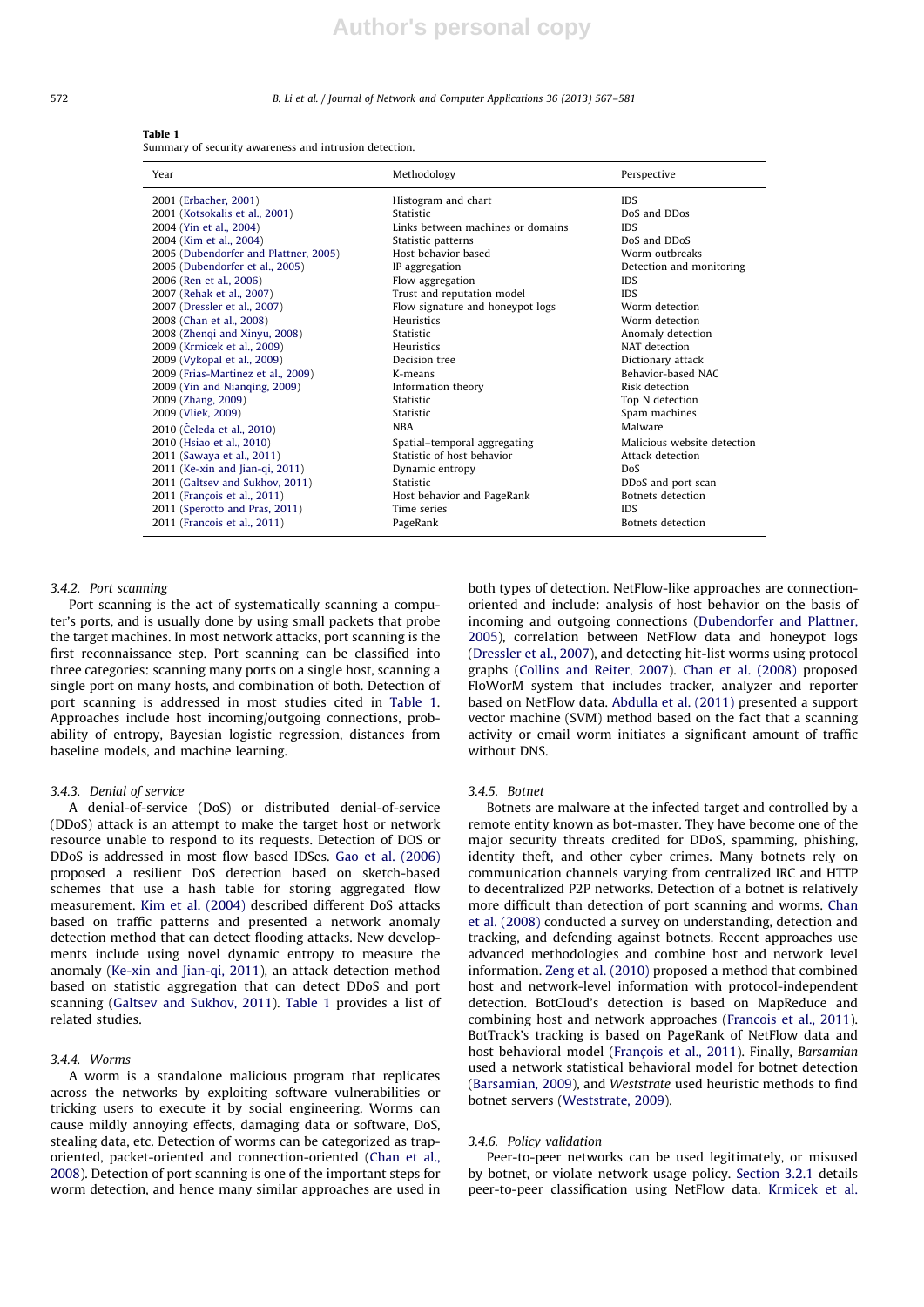(2009) proposed an approach to detect the use of unauthorized Network Address Translation (NAT) via a heuristic method based on NetFlow data. NetFlow data can also provide information about legitimate flows denied by the security policy, and help network administrator with troubleshooting. Frias-Martinez (Frias-Martinez et al., 2009) proposed a behavior-based network access control mechanism with a true rejection rate of 95%.

# 3.5. Issues of data error

NetFlow data is exported using UDP. Data can be lost due to overloaded segments between routers and collectors, an overload of collectors with benign traffic increases, burst nature of NetFlow traffic, or attacks in progress. Similarly, errors may happen in the process of sampling, transporting and collecting. In order to address these problems, several methods have been proposed. Cohen et al. (2008) proposed a framework for calculating confidence intervals to address the estimation errors in a multistage combination of sampling and aggregation. Trammell et al. (2011) characterized, quantified, and corrected timing errors, which are consequence of Cisco NetFlow version 9 protocol design that estimates the true base time from derived base time information. Rohmad et al. (2008) proposed an enhanced NetFlow version 9 using nProbe GPL. Fioreze et al. (2009) investigated the trustfulness of NetFlow measurements and found that octets and packets are reliably reported, but the flow duration of samples are shorter than the actual duration. Zhu et al. (2011) studied the errors of utilized bandwidth measurement of NetFlow, and provided guidance for correctly estimating the utilized bandwidth. Finally, Ricciato et al. (2011) described a methodology to estimate one-way packet loss from IPFIX or NetFlow flow records.

#### 4. Methodologies

In this section, we review various methodologies used to analyze NetFlow data. Figure 5 provides a chronological summary of the methodologies discussed in this section. As it can be observed, a considerable number of studies have focused on using machine learning algorithms and real time analysis.



Fig. 5. Methods by years.

# 4.1. Statistics

Statistic approaches are the most common methods in Net-Flow analysis. In general, it is the basic step before applying heuristic-based approaches, machine learning and visualization. NetFlow data contains statistics of network flow information generated and exported from routers. Duffield et al. (2002) investigated the resource usage of NetFlow formation and exportation as well as statistical properties of original traffic from sampled traffic data. Proto et al. (2010) proposed a statistical model for network intrusion detection system. Sawaya et al. (2011) proposed an approach of attack detection based on traffic flow statistics of hosts. Barsamian (2009) proposed a botnet detection method using statistical signatures. Bin et al. (2008) proposed an analysis and monitoring system using NetFlow statistic, and an IDS based on variance similarity.

Compared to other approaches, statistical approaches are usually easier to implement, provide accurate results and consume less resources. However, statistical approaches are good only for known cases and lack the ability to adapt to new cases.

# 4.2. Machine learning

Machine learning represents a collection of methods for discovering knowledge by searching for patterns. Machine learning refines and improves its knowledge base by learning from experience. The basic learning types are listed below:

- Classification: classify inputs to labeled outputs.
- Clustering: group inputs into clusters.
- $\bullet$  Association: discover interesting relations between features.
- Prediction: predict outcome in terms of a numeric quantity.

Machine learning schemes include information theory, neural networks, support vector machines, genetic algorithms, and many more (Sommer and Paxson, 2010). Machine learning applications require the collection of training and test datasets and depend on algorithms for feature extraction, feature selection, and learning. Initially, the system is trained using example data to learn specific data associations; then, the system is deployed in a similar environment where test data is used for classification. In this section, we provide a survey of machine learning approaches in NetFlow applications, which include traffic classification, anomaly detection, and security awareness.

Selecting an appropriate set of features for a specific problem is critical. Example of features are shown in Tables 2 and 3, and are categorized as: (1) basic features such as NetFlow data fields, source and destination IP address and port, network interface, transport protocol, type of service, start and finish timestamps, cumulative TCP flags, number of bytes and packets transmitted, and MPLS labels; (2) derived features such as flow length (finish time–start time), average packet size (bytes/number of packets), average flow rate (bytes/length), average packet rate (number of packet/length), aggregation of IP subnet and traffic load bytes, percentage of traffic load on a node, percentage of traffic load at the current sub-tree with time period and aggregation threshold (Wagner et al., 2011, 2010); (3) application specific heuristics such as webmail traffic (Schatzmann et al., 2010) that has properties as close service proximity, daily and weekly pattern, and duration of client session; and (4) advanced features such as abacus signature, degree distribution, self-similarity of flow interval, entropy, kernel function, mutual information and Hellinger distance (Valenti and Rossi, 2011), or data fusion with other log files such as Snort, DNS related requests (Abdulla et al., 2011) (number of DNS requests, response, normals, and anomalies for each host over a certain period of time).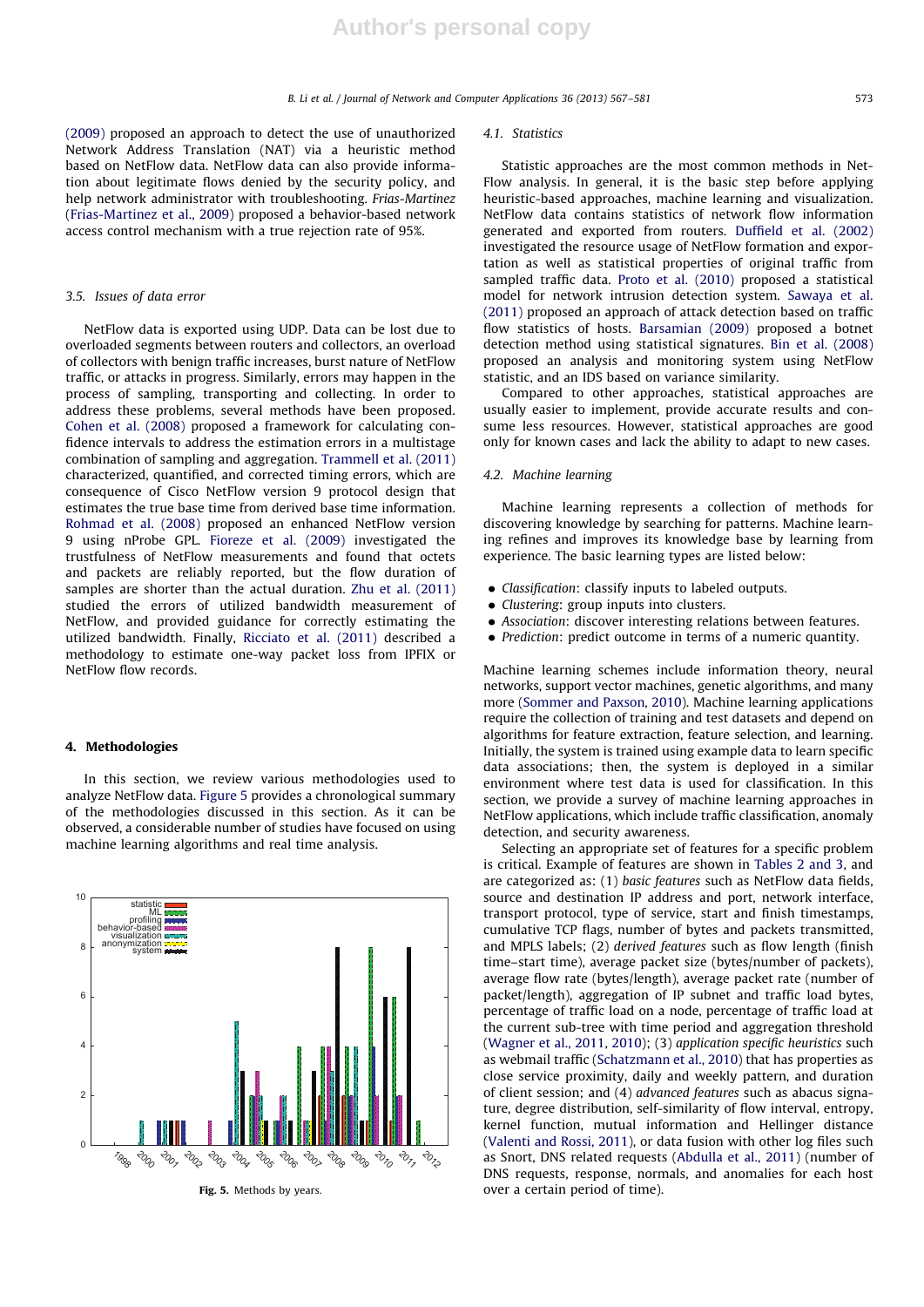# **Author's personal copy**

#### 574 B. Li et al. / Journal of Network and Computer Applications 36 (2013) 567–581

#### Table 2

Summary of machine learning approaches of network application classification.

| Year                                          | Algorithm   | Accu. $(\%)$ | Feature                                     | Application                                          |
|-----------------------------------------------|-------------|--------------|---------------------------------------------|------------------------------------------------------|
| 2007 (Jiang et al., 2007)                     | <b>NBKE</b> | 91           | Basic <sup>a</sup> and derived <sup>b</sup> | P <sub>2</sub> P. email. Multi-media                 |
| 2009 (Carela-Espanol et al., 2009)            | DT          | 90           | Basic                                       | P2P, VoIP, DNS, email, FTP                           |
| 2010 (Chaudhary et al., 2010)                 | Clustering  | 90           | Application <sup>c</sup>                    | SNMP, email, DNS, IRC                                |
| 2010 (Rossi and Valenti, 2010)                | <b>SVM</b>  | 90           | Advanced <sup>d</sup>                       | P <sub>2</sub> P                                     |
| 2010 (Schatzmann et al., 2010)                | <b>SVM</b>  | 94           | Application                                 | Webmail                                              |
| 2010 (Barlet-ros and Cabellos-aparicio, 2010) | DT          | 90           | Basic and derived                           | P <sub>2P</sub> , HTTP, VoIP, DNS, FTP, email, games |
| 2011 (Valenti and Rossi, 2011)                | <b>SVM</b>  | 70           | Advanced                                    | P <sub>2</sub> P                                     |
| 2012 (Liang and Jian, 2012)                   | BN          | 95           | Derived                                     | BULK, email, P2P                                     |

<sup>a</sup> Basic NetFlow data fields.

**b** Calculation and aggregation of basic features.

 $c$  Application specific properties from basic and derived features.

<sup>d</sup> Abstract information from basic and derived features.

#### Table 3

Summary of machine learning approaches of anomaly detection.

| Year                                                                                                                                                                                                                                          | Algorithm                                                                                               | Feature                                                                                                                            | Dataset                                                                                                         | Perspective                                                                                    |
|-----------------------------------------------------------------------------------------------------------------------------------------------------------------------------------------------------------------------------------------------|---------------------------------------------------------------------------------------------------------|------------------------------------------------------------------------------------------------------------------------------------|-----------------------------------------------------------------------------------------------------------------|------------------------------------------------------------------------------------------------|
| 2005 (Lakhina et al., 2005)<br>2007 (Liu et al., 2007)<br>2008 (Wang and Guo, 2008)<br>2010 (Wagner et al., 2010)<br>2010 (Strasburg et al., 2010)<br>2011 (Abdulla et al., 2011)<br>2011 (Wagner et al., 2011)<br>2011 (Wagner et al., 2011) | Cluster<br>Multiclass SVM<br>GA-based<br>Kernel<br><b>SVM</b><br><b>SVM</b><br><b>SVM</b><br><b>SVM</b> | Advanced <sup>a</sup><br>Advanced<br>Derived <sup>b</sup><br>Derived<br>Derived<br>Application <sup>d</sup><br>Derived<br>Advanced | Internet<br>Internet<br>Non-NetFlow <sup>c</sup><br>Internet<br>Intranet<br>Non-NetFlow<br>Internet<br>Internet | Anomaly<br>NSSA<br>D <sub>Do</sub> S<br>Monitoring<br>Masquerade<br>Worm<br>Attacks<br>Attacks |
| 2011 (Winter et al., 2011)                                                                                                                                                                                                                    | <b>SVM</b>                                                                                              | Basic <sup>e</sup> and derived                                                                                                     | Non-NetFlow                                                                                                     | IDS                                                                                            |

<sup>a</sup> Abstract information from basic and derived features.

**b** Calculation and aggregation of basic features.

<sup>c</sup> Simulation or log data.

<sup>d</sup> Application specific properties from basic and derived features.

<sup>e</sup> Basic NetFlow data fields.

Methods for feature selection include symmetric uncertainty (Jiang et al., 2007), information gain (Strasburg et al., 2010), subgroup, keyword selection, gradually reduction based on efficiency (Liu et al., 2007), and rough sets. The type of datasets and features being employed are very important for a successful machine learning approach. Typically, a large dataset is necessary to cover various relations in the data, including temporal and spatial relations. Training data has to be attack-free or attackspecific, both of which are difficult to obtain. The datasets in Table 3 can be categorized as (a) Internet backbone of more than one week period, (b) Internet backbone of less than one week period, (c) Intranet of more than two weeks, and (d) simulated data or honeypot log.

#### 4.2.1. Application classification

Nguyen and Armitage (2008) surveyed the application of machine learning techniques for traffic classification from 2004 to 2007; even though NetFlow was not specified as analysis dataset, but the basic methodologies are applicable to NetFlow data. Kim et al. (2008) conducted an evaluation of traffic classification using traces with collected payloads. Their evaluation included seven machine learning algorithms: Naive Bayes (NB), Naive Bayes Kernel Estimation (NBKE), Bayesian Network (BN), C4.5 Decision Tree (DT), k-Nearest Neighbors, Neural Networks, and Support Vector Machines (SVM). They concluded that SVM consistently achieved higher accuracy. Soysal and Schmidt (2010) conducted more specific evaluations and comparisons of BN, DT and Multilayer Perceptons on flow-based network traffic classification using flow trace data. They concluded that BN and DT are suitable for Internet traffic flow classification.

Nor and Mohd (2009) evaluated a large number of machine learning algorithms in terms of their performance on NetFlow data with the objective of classifying HTTP, gmail, and video streaming. The highest accuracy machine learning algorithms had an accuracy more than 99.33%. Unfortunately, they did not provide information about the features used. Table 2 summarizes the algorithms, accuracy, features and data types for traffic classification using NetFlow data. Since accuracy varies considerably, there is a need to evaluate these algorithms and features on the same dataset.

# 4.2.2. Security awareness and anomaly detection

Table 3 provides a summary of machine learning algorithms for anomaly detection in terms of algorithms, features, and research perspectives. The highest reported detection rate is 98% (Winter et al., 2011). Sommer and Paxson (2010) found that applying machine learning for network anomaly detection is harder than in other domains. This is mainly due to the great variety of traffic and the fundamental nature of machine learning approaches that are better suited at finding similarities than identifying relationships that are not present in the training data.

# 4.3. Profiling

Network profiling is an important step for further analysis. Various profiling levels have been discussed in the literature including user, application, host, and network profiling.

• User profiling: There is limited work on the user profiling based on NetFlow data. Melnikov and Schönwälder (2010) proposed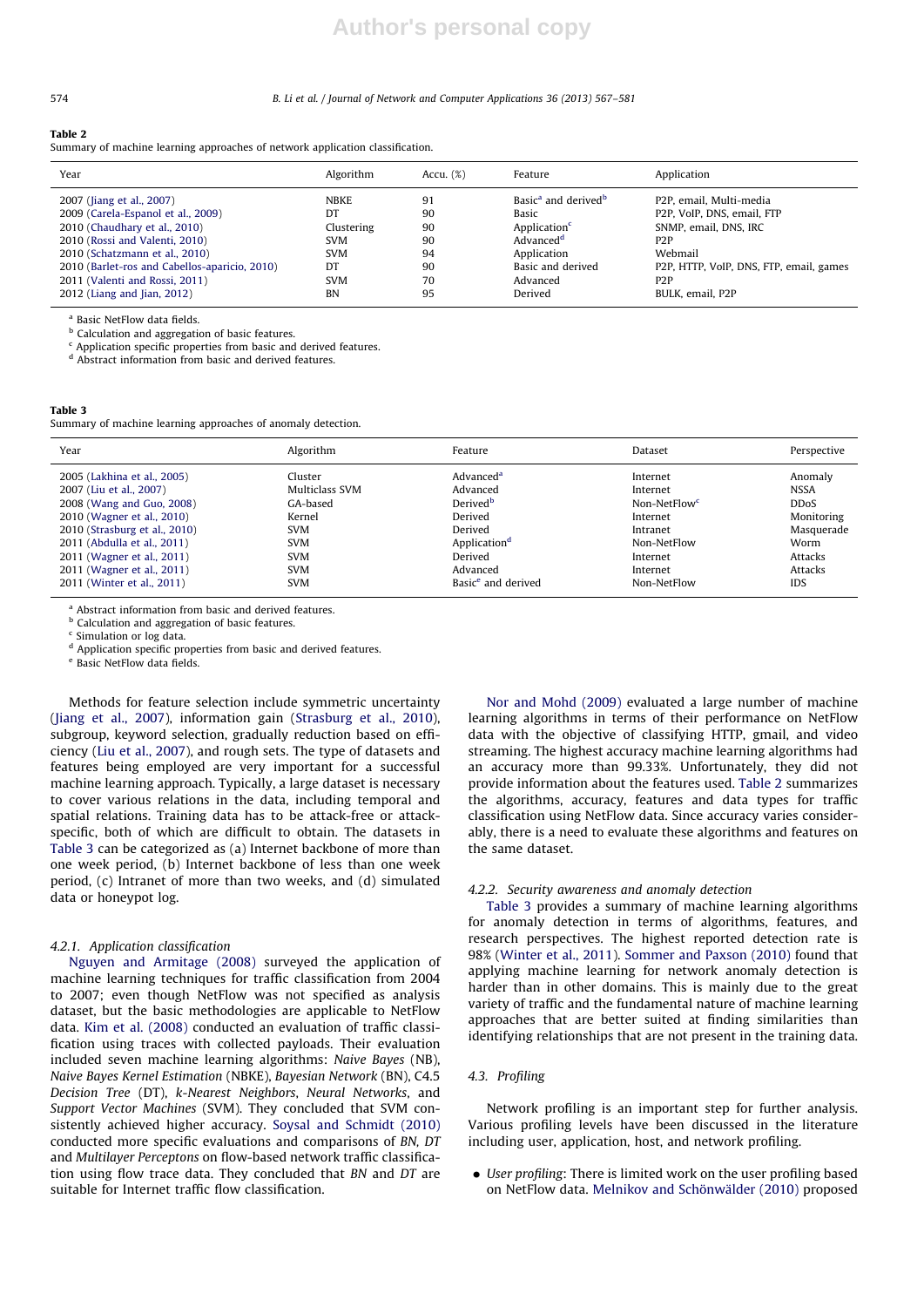a set of correlation and distribution of user flow data related to time and packet to identify a users. Different user behavior based approaches have employed various features that are discussed in Section 4.4. User profiling research, however, may provide helpful information for network security in the future.

- $\bullet$  Application profiling: Liu and Huebner (2002) discussed the stochastic characteristics of some of the most popular applications (i.e., FTP, HTTP, SNMP, NNTP, DNS, and Napster): flow length and time by probability density function and tail distribution, average packet size distribution, and average throughput distribution. Karagiannis et al. (2005) proposed traffic patterns of social behavior, function (provider or consumer), and application ports that were used to classify traffic based on heuristic rules.
- $\bullet$  Host profiling: Wei et al. (2006) proposed an approach for Internet host profiling using a data structure that can be expressed in XML-like format at Listing 1, where the communication similarity is the average of Dice similarity values for the host. Xu et al. (2011) proposed an approach based on bipartite graphs to represent host communication and onemode projection of bipartite graphs to capture the socialbehavior similarity of end hosts as Fig. 6. For networks with few hosts, we need more detailed information for further analysis. Minarik et al. (2009) proposed a host behavior profiling based on the bi-directional NetFlow that use communicating peers (number of servers contacted, clients answered, and single flows), amount of traffic (amount of requests, replies, and single flows), and traffic structure (number of client, server and single flows). Frias-Martinez et al. (2009) defined a host behavior profile that contains seven features: the total number of flows, average flow size, average flow duration, total number of packets contained in all flows, average number of packets per flow, total number of unique IP addresses contained in all flows, and average packet size.
- $\bullet$  Network profiling: Cho et al. (2001) proposed Aguri tree, an aggregation-based traffic profile that aggregates small volume flows with a fixed number of nodes in an IP tree for spatial measurement. Jiang et al. (2010) characterized network prefix-level traffic profiling as daily traffic volume, distributions (over time, direction, applications, and flow size), and ratio of upload-download. Lakhina et al. (2004) described Origin–Destination flows using a routing metric, and further analyzed using Aguri tree to include time, features (i.e., source and destination address, source and destination port) and volume to represent both time and space attributes (Lakhina et al., 2005).

# 4.4. Behavior-based approaches

Recently, behavior-based approaches to network security have received attention (Geer, 2006). Compared to signaturebased approaches, behavior-based approaches first learn normal



behaviors, and then detect anomalies. This approach has been applied with many research perspectives: application classification, anomaly detection, zero day attack detection, network access control (Frias-Martinez et al., 2009), and network design (Sinha et al., 2003). Types of behavior-based approaches include threshold, statistic and learning-based. Levels of behavior-based approaches include ISP-based Internet backbone behavior (Dubendorfer and Plattner, 2005; Xu et al., 2011, 2005), network behavior (Dubendorfer and Plattner, 2005; Rehak et al., 2008; Vliek, 2009), user behavior (Melnikov and Schönwälder, 2010), host behavior (Dubendorfer and Plattner, 2005; Karagiannis et al., 2005; Mansman et al., 2007; Taylor et al., 2008; Čeleda et al., 2010; Xu et al., 2011) and application (or protocol) behavior (Karagiannis et al., 2005; Lee et al., 2009; Soysal and Schmidt, 2010).

Box 1–Internet Host Profile (Courtesy of Wei et al., 2006).

| A survey of network flow applications                                       |
|-----------------------------------------------------------------------------|
| $<$ host $>$                                                                |
| ip_address                                                                  |
| daily_destination_number                                                    |
| daily byte number                                                           |
| average_TTL                                                                 |
| $\langle$ tcp_service $\rangle$ port1port2 $\langle$ /tcp_service $\rangle$ |
| $\langle$ udp_service $>$ port1port2 $\langle$ /udp_service $>$             |
| $<$ communication $>$                                                       |
| $<$ tcp_communication $>$                                                   |
| destination address                                                         |
| daily_byte_num                                                              |
| daily_connection_num                                                        |
| average_duration_time                                                       |
| $<$ port $>$ port1port2 $<$ /port $>$                                       |
| $\langle$ /tcp_communication $>$                                            |
| $<$ udp_communication $>$                                                   |
| destination address                                                         |
| daily_byte_num                                                              |
| daily_packet_number                                                         |
| $<$ port $>$ port1port2 $<$ /port $>$                                       |
| $<$ /udp_communication $>$                                                  |
| $<$ /communication >                                                        |
| communication_similarity                                                    |
| $\langle$ /host $>$                                                         |
|                                                                             |

# 4.5. Visualization

Network visualization provides interactive visual displays for exploration of network traffic. It is a challenging task to visualize a large amount of information and provide sufficient level of detail to be meaningful and useful. Visualization can be at different levels of network abstraction (i.e., whole network, individual machine, and between whole network and individual machine), and described by different mechanisms (histogram, chart or glyph-based and 3D graph). Table 4 presents a chronological summary of related studies with their abstract level, mechanism of data processing and visualization, and research issues. Most applications use statistics and chart methods; whereas few applications use advanced methodologies such as machine learning, graph theory and quad-tree. In terms of research perspectives, most of them focus on security detection while others provide network monitoring.

Besides the approaches summarized in Table 4, several other projects are worth mentioning. NFSen (NFSen—Netflow Sensor, Fig. 6. Bipartite graph (left) and one-mode projection (right). 2012) is an open source, graphical web based front-end tool.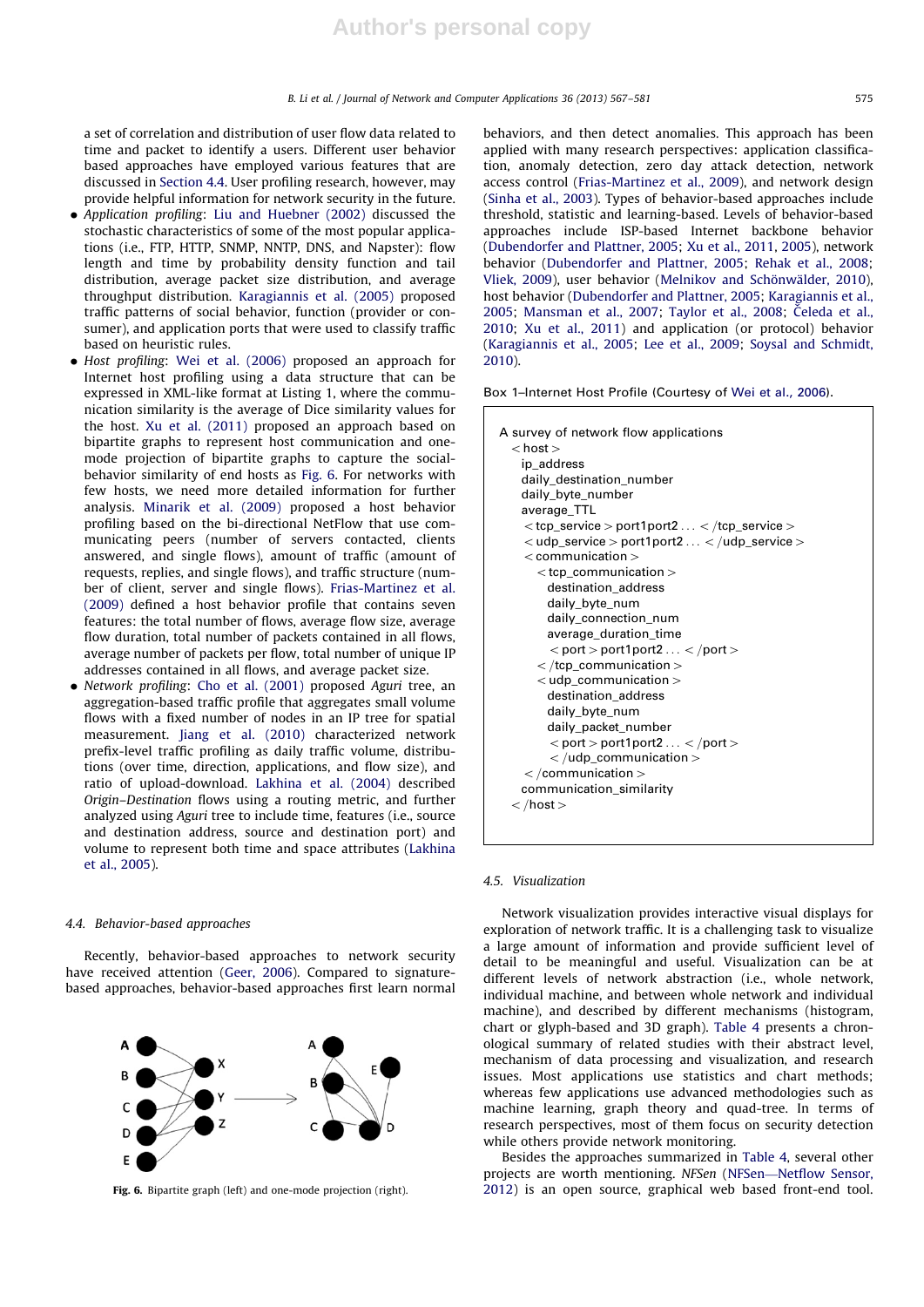#### B. Li et al. / Journal of Network and Computer Applications 36 (2013) 567-581

| I<br>$\sim$ | I |
|-------------|---|
|             |   |

| ۰. |  |
|----|--|
|----|--|

Summary of NetFlow visualization applications.

| Year                             | Abstract   | Mechanism                                           | Perspective                            |
|----------------------------------|------------|-----------------------------------------------------|----------------------------------------|
| 2000 (Plonka, 2000)              | Network    | Aggregate traffic volume of protocols, chart        | Network protocol and traffic amount    |
| 2001 (Erbacher, 2001)            | Multiple   | Histogram and chart                                 | <b>IDS</b>                             |
| 2004 (Yin et al., 2004)          | Multiple   | Links between machines or domains, graph            | <b>IDS</b>                             |
| 2004 (Lakkaraju et al., 2004)    | Multiple   | Activities of IP, histogram, glyph-based graph      | Security situational awareness         |
| 2004 (Ball et al., 2004)         | Multiple   | Map between internal and external traffic, graph    | Security                               |
| 2004 (McPherson et al., 2004)    | Network    | Aggregation based on port, chart and graph          | Security event detection               |
| 2005 (Dubendorfer et al., 2005)  | Network    | IP aggregation of traffic bursts, chart & graph     | Worm detection and backbone monitoring |
| 2005 (Patwari et al., 2005)      | Network    | Manifold learning, chart                            | Monitoring, detection                  |
| 2006 (Oberheide et al., 2006)    | Individual | Extended the quad-tree, 3D navigation and playback  | Internet traffic                       |
| 2006 (Oslebo, 2006)              | Network    | Network statistics of protocols, chart              | Network statistics                     |
| 2006 (Ren et al., 2006)          | Multiple   | Statistic, flow aggregation, chart & graph          | <b>IDS</b>                             |
| 2007 (Mansman et al., 2007)      | Multiple   | Host behavior, force-directed graph                 | Host behavior                          |
| 2008 (Minarik and Dymacek, 2008) | Individual | Graph theory, graph                                 | Network traffic                        |
| 2008 (Fischer et al., 2008)      | Network    | TreeMap with splines, chart and graph               | Network security monitor               |
| 2008 (Taylor et al., 2008)       | Multiple   | Aggregate data per port, 3D graph                   | Intrusive behavior                     |
| 2009 (Singh et al., 2009)        | Network    | Based on simple K-means clustering, chart           | Detect anomalies                       |
| 2009 (Choi et al., 2009)         | Network    | Pattern of shape, graph                             | Network attacks                        |
| 2009 (Taylor et al., 2009)       | Multiple   | Aggregate and map, graph and chart                  | Network monitoring                     |
| 2009 (Goodall and Sowul, 2009)   | Multiple   | Aggregate, tree view, Geo-location, chart and graph | Network security                       |
| 2012 (Shelley and Gunes, 2012)   | Multiple   | Sphere                                              | Network traffic                        |

It aggregates network traffic by protocols, direction or hosts using charts, and is used for network investigation. AURORA (2012) is an IBM research project for traffic analysis and visualization. It was designed for large networks, supports multiple levels of abstraction, and uses chart and graph to visualize traffic, anomaly detection or real time traffic flow. Finally, the Spinning Cube of Potential Doom (Lau, 2004) is a 3D display of network links for anomaly detection and visualized as a cube.

# 4.6. Anonymization

There is a need to anonymize NetFlow data to protect the privacy when the data is shared among parties. There are several approaches for NetFlow specific anonymization. Slagell and Luo (2005) proposed an anonymization tool for sharing network logs for computer forensics. Their tool can anonymize the common fields in multiple ways. Similarly, Foukarakis et al. (2007) proposed an anonymization tool with flexible features and highperformance.

# 4.7. Analysis systems

As the traffic volume is very large, methodologies to improve performance of capturing, collection, and analysis are needed. There are three commonly used methods to reduce data size: aggregation, filtering, and sampling (Duffield, 2004). In the following, we will survey optimization, sampling, and distributed analysis systems.

#### 4.7.1. Optimization

Optimization can be applied in many stages of the NetFlow analysis process: capturing, collecting and analyzing. Bouhtou and Klopfenstein (2007) proposed mathematical models to select the NetFlow interfaces based on robust optimizations to deal with probabilistic constraints. Schatzmann et al. (2011) proposed a method of Successive c-Optimal Design to select NetFlow interfaces and find the optimal sampling rates. Hu et al. (2009) proposed an entropy based adaptive flow aggregation algorithm to improve efficiency of storage and export, and improve the accuracy of legitimate flows. Zadnik et al. (2005) proposed an architecture of network flow monitoring adapter based on hardware platform COMBO6, which is able to monitor one million simultaneous flows on an 2 Gbps link. Nagaraj et al. (2008) proposed an efficient aggregation techniques to speed up querying based on attributes and filter condition of queries.

# 4.7.2. Sampling

Sampling network flow reduces the burden of handling massive volumes of flow data in collection, storage and analysis. Duffield (2004) conducted a review of Internet measurement sampling in 2004, focusing on classical sampling methods, new applications and sampling methods, and applications areas. In 2007, Haddadi et al. (2008) revisited the issues of NetFlow sampling which focuses on data distortion and techniques for the compensation of data distortion.

Sampling methods, impact of sampling, integration of systemwide sampling, and recovering sampled data from distortion are mentioned in below studies. Duffield (2004) and Duffield et al. (2001) developed a size-dependent sampling scheme suitable for billing purposes. Estan et al. (2004) proposed an Adaptive Net-Flow which dynamically adapts the sampling rate to achieve robustness without sacrificing accuracy. Brauckhoff et al. (2006) evaluated the impact of sampling on anomaly detection metrics using flows with the Blaster worm, and found that entropy-based features are less affected. Barlet-ros and Cabellos-aparicio (2010) analyzed the impact of sampling on the accuracy of traffic classification using machine learning methods, and proposed a solution to reduce the impact. Cheng and Gong (2007) proposed a resource-efficient sampling system that combines three models: a pre-sampling model that records the estimated value rather than the measured value, a sampling and holding model that process the sampled packets to update the cache, and a non-uniform sampling model and keep the long flows in cache. Hao et al. (2007) developed a sampling scheme based on sampling two-runs to improve time and memory efficiency. Han et al. (2008) proposed a pFlours tool that fetches a packet and performs sampling to eliminate the synchronization problem during network traffic sampling. Duffield and Grossglauser (2008) discussed trajectory sampling, methods to eliminate duplications, and methods to join incomplete trajectories. Sekar et al. (2008) presented a system-wide approach that samples as a router primitive. To identify high-rate flow, Zhang et al. (2010) developed two methods: fixed sample size test which uses user specified accuracy, and truncated sequential probability test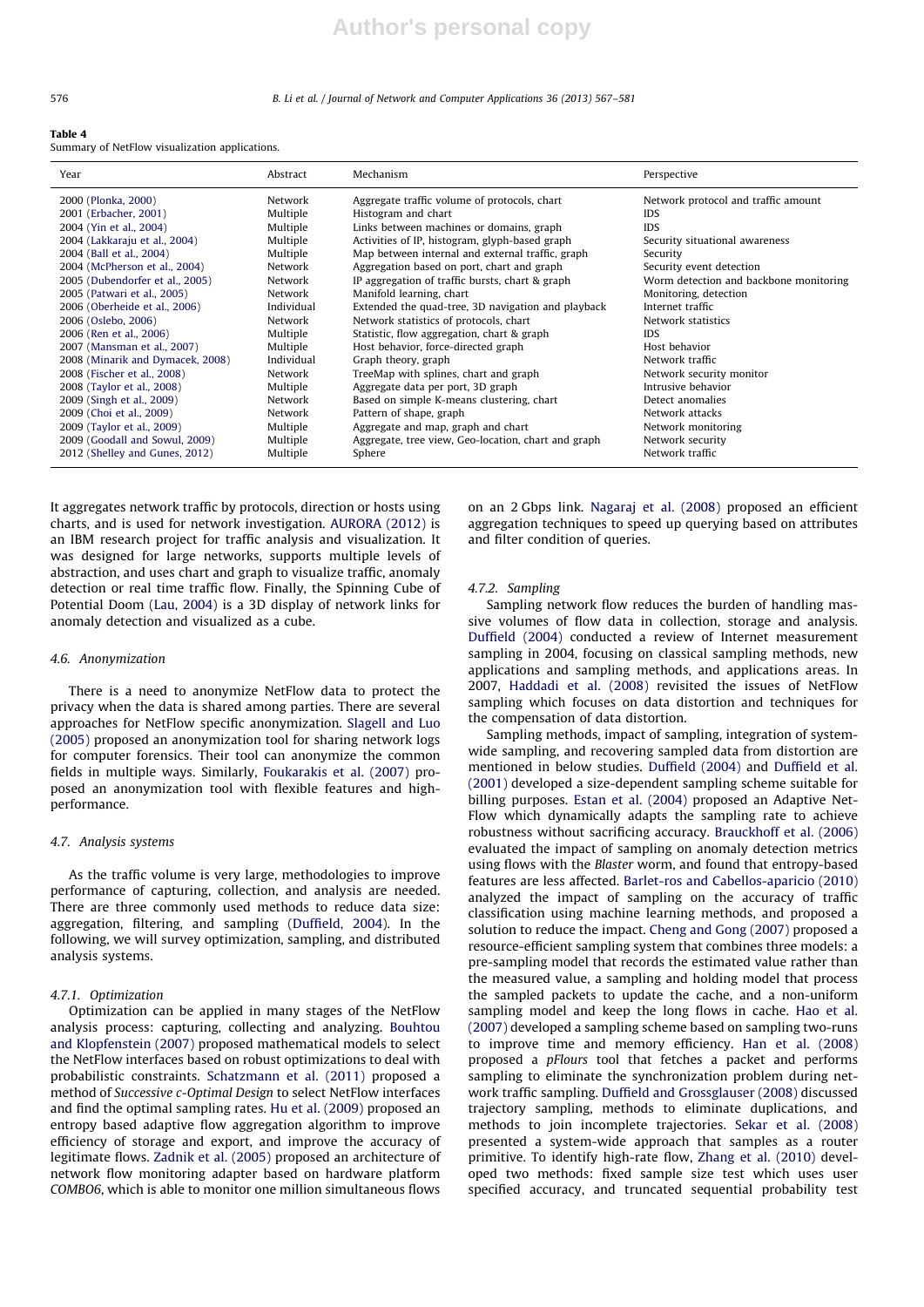through sequential sampling. Lee et al. (2011) proposed a method for related sampling where flows from the same application session are given higher probability. Bartos et al. (2011) proposed adaptive, feature-aware statistical sampling techniques to reduce the impact of sampling on anomaly detection.

### 4.7.3. Distributed analysis system

More applications demand real time analysis, advanced detection and classification. Centralized analysis systems face the difficulties of performance, scalability, and robustness. Although sampling provides an approach to reduce those burdens, there are tasks that cannot be based on sampling data. Distributed systems provide new mechanisms for capturing, accounting and monitoring (Morariu and Stiller, 2010). Several distributed analysis systems have been mentioned below. Kitatsuji and Yamazaki (2004) proposed a real-time system with a bit-pattern based flow definition and round-robin mechanism to balance packet steams. Sekar et al. (2008) proposed cSamp, a monitoring tool based on a coordinating mechanism for flow sampling, hash-based packet selection, and workload distributed. Morariu and Stiller (2011) proposed a distributed IP traffic analysis system. DiCAP (Morariu and Stiller, 2008), a flow capturing system, uses round-robin and a Distributed Hash Table (DHT) to distribute the workload and uses off-the-shelf hardware at network links. DIPStorage (Morariu et al., 2008) is a distributed flow storage platform for IP flow records based on DHT. SCRIPT (Morariu et al., 2010) is a distributed flow analysis framework that distributed flow records equally to multiple nodes. Others used peer-to-peer communication infrastructure (François et al., 2011; Gao et al., 2011) and map-reduce for efficient computation. Recent studies use the existing Hadoop based clustering platform and the map-reduce framework. Lee et al. (2011) proposed using Hadoop based mapreduce to process packet trace files. François et al. (2011) proposed botnet detecting system based on Hadoop based clustering and PageRank. Morken (2010) compared two map-reduce frameworks of Apache Hadoop and Nokia Disco, and concluded that Nokia Disco provides fast response time while Hadoop provides rich features, and map-reduce model is a very good approach for flow filtering and aggregation.

# 5. Discussion

Even though a large body of research has focused on traffic flows, many issues remain open. In particular, NetFlow data analysis is challenging because of the difficulty in collecting real data, huge datasets with limited information, and lack of systematic methodologies. In this section, we discuss our view about datasets, research perspectives, methodologies, challenges, and possible future research directions.

# 5.1. Datasets

Because of privacy and other concerns, researchers lack effective traffic flow datasets. Simulated data and other log data have been used as alternatives. Even though there is some real data, this data is either old or does not cover a large enough time period. Acquiring training datasets is another challenge for supervised machine learning. Moreover, there is no publicly available data for comparing different methodologies. Accurate analysis depends on real-time data collection. In surveyed papers, very few discuss a real time data collection solution (Gao et al., 2011).

Despite the popularity of sFlow and its wide deployment, few papers have focused on sFlow as their data source.

# 5.2. Research perspectives

Current studies have covered most perspectives of network monitoring, measurement, and network security. Application of network flow data in network monitoring is more successful than in network security, while real time network security is in high demand for network management. Basic top N data is not enough to understand the current complex network security situations. More specific perspectives such as referring user identity will provide clear information for security and forensic purpose. New perspectives will probably from network security because network security is becoming more important and challenge.

# 5.3. Methodologies

Heuristic approaches are easier to implement and seem more effective than machine learning approaches; however, practical experiences and findings are difficult to gain. Statistical approaches with heuristic methods give accurate results for known situations. For situations involving anomaly, more research is needed to develop advanced approaches that leverage information theory, machine learning and data mining. Much of the work has been limited to specific problems such as port-scan, DoS, or worms. A system that covers wide network security situations is needed for network security administrators. Moreover, visualization needs to focus more on IT operations and provides easy to understand and helpful information. For machine learning approaches, feature selection is a very important step that needs to be specific to the problem. Currently, there is no study available for understanding and comparing the effect of feature selection in the context of NetFlow data. Integrating data from other IT infrastructures will provide more information. As there is no publicly available dataset for comparing different approaches, researchers use their own private datasets in their experiments.

# 5.4. Challenges

With the constantly changing nature of networks, new applications and protocols being added to the Internet, network analysis will have to keep up with the speed of changes. For example, IPv6 addresses can be randomly generated and may not be identified as a unique host or user. Since IPv6 over IPv4 packets can bypass firewalls (Gregr et al., 2011), new approaches for IPv6 measurements are needed. New applications and protocols, faster Internet speeds with increased backbone bandwidth, and more complex content will make the analysis more difficult. In particular, the cloud computing that is based on moving contents to cloud services will make the analysis more complicated. In the following, we discuss specific challenges.

#### 5.4.1. Feature representation and selection

Because NetFlow data only provides the header information, representing and selecting a set of appropriate features is challenging. For a specific task, the key question is how to effectively represent and extract features, and how to select the right features for a specific problem. With NetFlow version 9, it would be important to effectively leverage these new information.

# 5.4.2. Real time analysis and data storage

Analysis results need to be available in real time or within some fairly short period of time as the traffic is flowing. Furthermore, data needs to be continuously stored for certain amount of time for future need. Real time data collection is a challenging task because of the data size and the nature of the network traffic.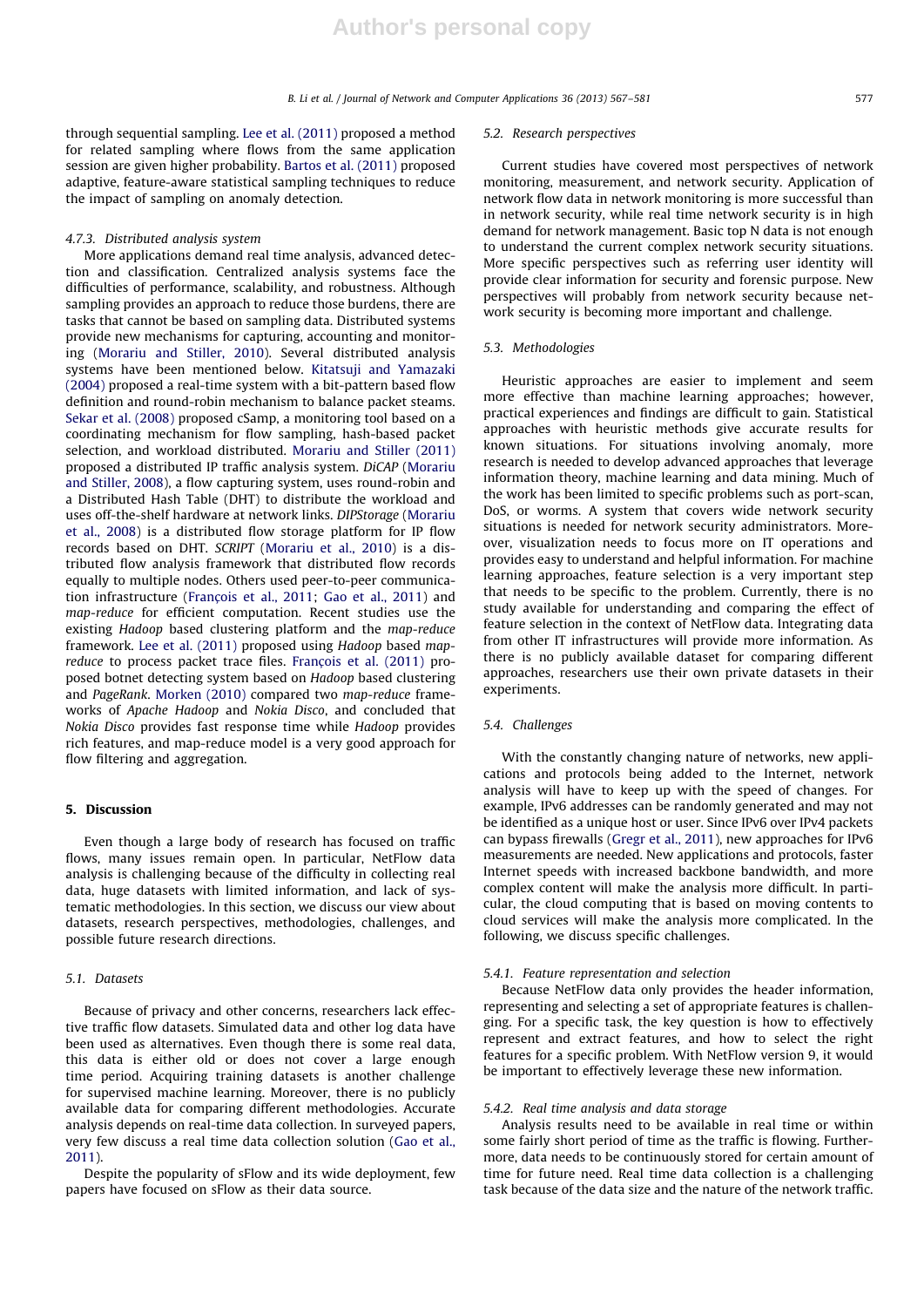Real time analysis requires understanding the dynamic nature of network traffic. As Weinberger (2011) pointed out ''that is the face of knowledge in the age of the Net: never fully settled, never fully written, never entirely done''.

### 5.5. Future directions

Despite significant work in the field, future research is needed to address the above mentioned challenges.

### 5.5.1. Distributed data collection and analysis

Real time analysis is in high demand in network security. Centralized analysis systems have difficulty dealing with huge data and real time analysis. Scalability and robustness are required to analyze data from multiple collectors. New technologies, such as Apache Hadoop related distributed data collection and analysis systems, open up more opportunities for re-thinking the network traffic analysis. Distributed applications and mapreduce model will provide more power and bring more insight and understanding.

#### 5.5.2. Advanced analysis methodologies

Advanced methodologies using behavior-based features have the potential to mine helpful information. As Sommer and Paxson (2010) pointed out, machine learning algorithms excel at finding similarity rather than at identifying anomalous behaviors. To make machine learning approaches more accurate and efficient, there is a need for better understanding of different types of features and heuristics for specific goals. In practice, selecting and understanding an effective set of features is challenging and labor-intensive.

# 5.5.3. Integration

Integrating with existing network infrastructures (e.g., IDS, firewall and VPN gateway), integrating with log file event activities as well as integrating with host IDS (e.g., meta-events) all show a trend. NetFlow analysis can fill in the gap that IDS, firewall and host-based anti-virus tools cannot provide. It can provide monitoring, reporting, security altering, validating policy and configuration, assisting for forensic investigation, and serving as complimentary approaches for other network applications. Correlating with existing network infrastructures (e.g., NIDS may alert for an attack then NetFlow data will validate the alert) can give a high probability factor to remove false positives. Liu et al. (2007) proposed a method using Snort logs and NetFlow data fusion with SVMs to create network security awareness. Integrating together with other approaches (such as deep packet inspection), NetFlow-like approaches can provide a breadth-first approach for early investigation, and cover more hierarchies of network layers.

# 6. Conclusion

In this paper, we performed a comprehensive survey of network flow applications. First, we provided a brief background information on sFlow, NetFlow, and network traffic analysis. We covered the state of the art in network monitoring, analysis and management, application classification, user identity inferring, and network security awareness. We found that network security has been an important research topic, and has covered various aspects of network security issues. We then surveyed the state of the art of methodologies related to statistics, machine learning, profiling, behavior-based approaches, visualization, anonymization, and analysis systems. We found that advanced methodologies such as machine learning has been an important approach, and applied mostly on application classification and network security awareness. Then, we critiqued the surveyed research with emphasis on datasets, research perspectives, methodologies, challenges, and pointed out possible directions for future research.

# Acknowledgments

We are grateful to Dong Yu of Microsoft Research for valuable feedback. George Bebis is a Visiting Professor in the Department of Computer Science at King Saud University (KSU), Riyadh, Saudi Arabia.

### References

- AURORA: Traffic analysis and visualization.  $\langle$  http://www.zurich.ibm.com/aurora/ $\rangle$ . Retrieved September 13, 2012.
- Abdulla SA, Ramadass S, Altaher A, Nassiri AA. Setting a worm attack warning by using machine learning to classify netflow data. International Journal of Computer Applications 2011;36(December (2)):49–56.
- Ball R, Fink GA, North C. Home-centric visualization of network traffic for security administration. In: Proceedings of the 2004 ACM workshop on visualization and data mining for computer security, VizSEC/DMSEC '04. New York, NY, USA: ACM; 2004. p. 55–64.
- Barlet-ros P, Cabellos-aparicio A. Analysis of the impact of sampling on NetFlow traffic classification. Methodology 2010;55(5):1083–99.
- Barsamian AV. Network characterization for botnet detection using statisticalbehavioral methods. Master's thesis, Thayer School of Engineering, Dartmouth College, USA; June 2009.
- Bartos K, Rehak M, Krmicek V. Optimizing flow sampling for network anomaly detection. In: Wireless communications and mobile computing conference (IWCMC), 2011 7th international, July 2011. p. 1304–9.
- Baker F, Foster B, Sharp C. Cisco architecture for lawful intercept in IP networks.  $\langle$ http://rfc-ref.org/RFC-TEXTS/3924/index.html  $\rangle$ . Retrieved June 3, 2012.
- Bin L, Chuang L, Jian Q, Jianping H, Ungsunan P. A NetFlow based flow analysis and monitoring system in enterprise networks. Computer Networks 2008;52(5): 1074–92.
- Bo X, Ming C, Fei L, Na W. P2P flows identification method based on listening port. In: 2nd IEEE international conference on broadband network multimedia technology, 2009. IC-BNMT '09, 2009. p. 296–300.
- Bouhtou M, Klopfenstein O. Robust optimization for selecting netflow points of measurement in an IP network. In: IEEE GLOBECOM 2007, IEEE global telecommunications conference, 2007. p. 2581–5.
- Brauckhoff D, Tellenbach B, Wagner A, May M, Lakhina A. Impact of packet sampling on anomaly detection metrics. In: Proceedings of the 6th ACM SIGCOMM on Internet measurement IMC 06, 2006. p. 159.
- Caracas A, Kind A, Gantenbein D, Fussenegger S, Dechouniotis D. Mining semantic relations using NetFlow. In: 3rd IEEE/IFIP international workshop on business-
- driven IT management, 2008. BDIM 2008, April 2008. p. 110–1. Carela-Espanol V, Barlet-Ros P, Sole´ -Pareta J. Traffic classification with sampled netflow. Technical Report 2, Technical report, Universitat Politecnica de Catalunya, 2009.
- Čeleda P, Vykopal J, Plesník T, Trunečka M, Krmíček V. Malware detection from the network perspective using netflow data. In: 3rd NMRG workshop on NetFlow/ IPFIX usage in network management, 2010.
- Chan Y-T, Shoniregun CA, Akmayeva GA. A NetFlow based Internet-worm detecting system in large network. In: Third international conference on digital information management, 2008. ICDIM 2008. 2008. p. 581–6.
- Chaudhary UK, Papapanagiotou I, Devetsikiotis M. Flow classification using clustering and association rule mining. In: 15th IEEE international workshop on computer aided modeling, analysis and design of communication links and networks (CAMAD), 2010. p. 76–80.
- Chen Y, Jain S, Adhikari V, Zhang Z-L, Xu K. A first look at inter-data center traffic characteristics via yahoo! datasets. In: INFOCOM, 2011 Proceedings IEEE, April 2011. p. 1620–8.
- Cheng G, Gong J. A resource-efficient flow monitoring system. Communications Letters, IEEE 2007;11(June (6)):558-60.
- Cho K, Kaizaki R, Kato A. Aguri: an aggregation-based traffic profiler. In: Proceedings of the second international workshop on quality of future internet services, COST 263. London, UK: Springer-Verlag; 2001. p. 222–42.
- Choi H, Lee H, Kim H. Fast detection and visualization of network attacks on parallel coordinates. Computers Security 2009;28(5):276–88.
- Cohen E, Duffield N, Lund C, Thorup M. Confident estimation for multistage measurement sampling and aggregation. In: Proceedings of the 2008 ACM SIGMETRICS international conference on measurement and modeling of computer systems SIGMETRICS 08, (i), 2008. p. 109.
- Collins MP, Reiter MK. Hit-list worm detection and bot identification in large networks using protocol graphs. In: Proceedings of the 10th international conference on recent advances in intrusion detection, RAID'07. Berlin, Heidelberg: Springer-Verlag; 2007. p. 276–95.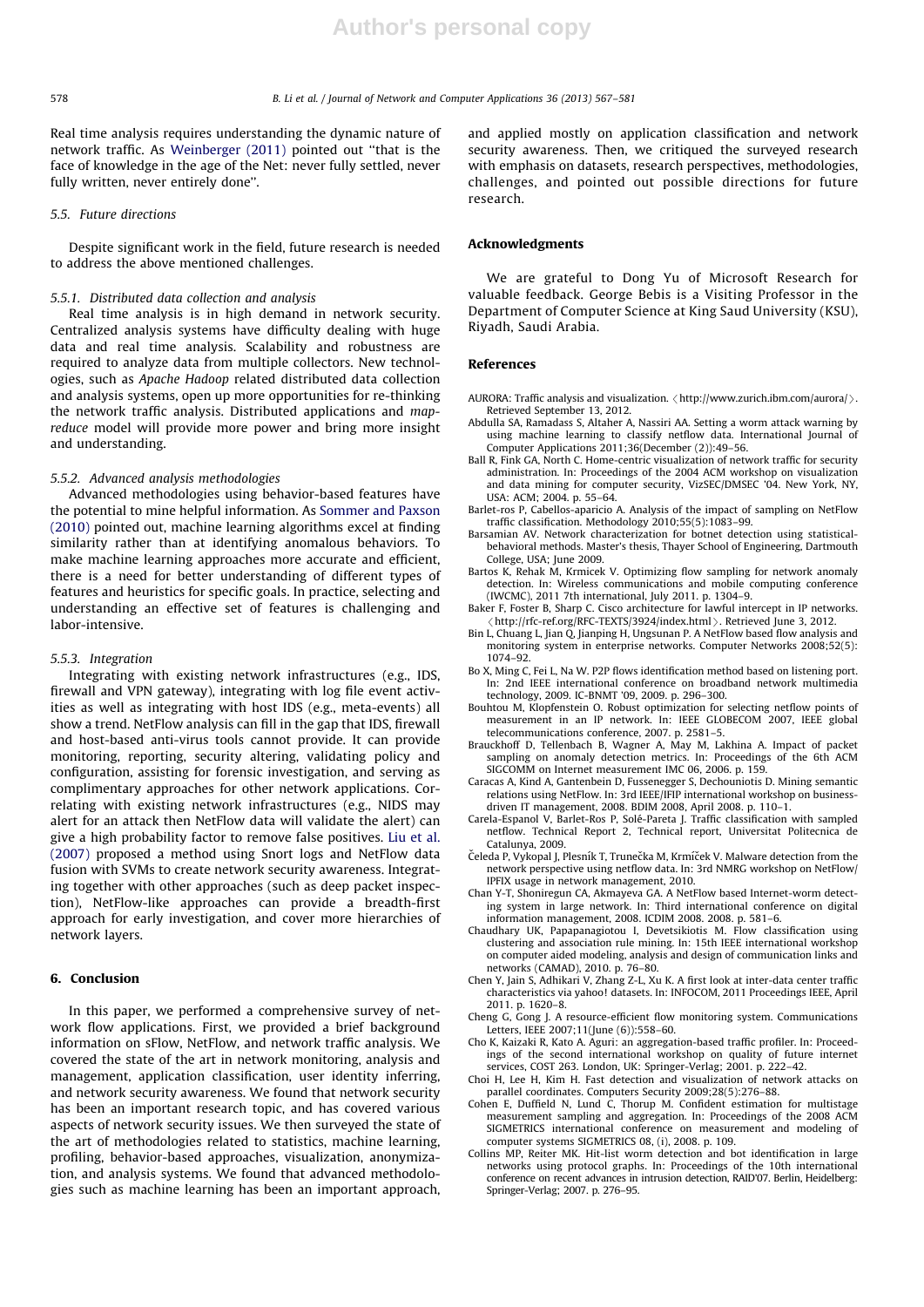#### B. Li et al. / Journal of Network and Computer Applications 36 (2013) 567-581 579

Deri L. ntop. < http://www.ntop.org >. Retrieved June 3, 2012.

- Deri L. Open source VoIP traffic monitoring. <http://131.114.21.22/VoIP.pdf>. Retrieved June 3, 2012.
- Dressler F, Jaegers W, German R. Flow-based worm detection using correlated honeypot logs. In: Proceedings of 15th GI/ITG fachtagung kommunikation in verteilten systemen (KiVS 2007), 2007. p. 181–6.
- Dubendorfer T, Plattner B. Host behaviour based early detection of worm outbreaks in internet backbones. In: 14th IEEE international workshops on enabling technologies infrastructure for collaborative enterprise WETICE05, (c), 2005. p. 166–71.
- Dubendorfer T, Wagner A, Plattner B. A framework for real-time worm attack detection and backbone monitoring. In: First IEEE international workshop on critical infrastructure protection IWCIP05, 2005. p. 3–12.
- Duffield N. Sampling for passive internet measurement: a review. Statistical Science 2004;19:472–98.
- Duffield N, Grossglauser M. Trajectory sampling with unreliable reporting. IEEE/ ACM Transactions on Networking 2008;16(February (1)):37–50.
- Duffield N, Lund C, Thorup M. Charging from sampled network usage. In: Proceedings of the 1st ACM SIGCOMM workshop on internet measurement, IMW '01. New York, NY, USA: ACM; 2001. p. 245–56.
- Duffield N, Lund C, Thorup M. Properties and prediction of flow statistics from sampled packet streams. In: Proceedings of the 2nd ACM SIGCOMM workshop on Internet measurement, IMW '02. New York, NY, USA: ACM; 2002. p. 159–71.
- Erbacher RF. Visual behavior characterization for intrusion detection in large scale systems. In: Proceedings of the IASTED international conference on visualization, imaging, and image processing, 2001. p. 54–9.
- Estan C, Keys K, Moore D, Varghese G. Building a better NetFlow. ACM SIGCOMM Computer Communication Review 2004;34(4):245.
- Fioreze T, Granville LZ, Pras A, Sperotto A, Sadre R. Self-management of hybrid networks: Can we trust netflow data? In: IM09 IFIPIEEE international symposium on integrated network management 2009, 2009. p. 577–84.
- Fischer F, Mansmann F, Keim DA, Pietzko S. Large-scale network monitoring for visual analysis of attacks. In: Visualization for computer security 5th international workshop VizSec 2008, 2008 proceedings, vol. 72(1–3), Cambridge, MA, USA, September 15, 2008. p. 1–8.
- Foukarakis M, Antoniades D, Antonatos S, Markatos EP. Flexible and highperformance anonymization of NetFlow records using anontool. In: 2007 third international conference on security and privacy in communications networks and the workshops SecureComm, 2007. p. 33–8.
- Francois J, Wang S, State R, Engel T. BotTrack: tracking botnets using NetFlow and PageRank. NETWORKING 2011 2011;6640:1–14.
- Francois J, Wang S, Bronzi W, State R, Engel T. BotCloud: detecting botnets using MapReduce. In: 2011 IEEE international workshop on information forensics and security (WIFS), 2011. p. 1–6.
- Frias-Martinez V, Sherrick J, Stolfo SJ, Keromytis AD. A network access control mechanism based on behavior profiles. In: Computer security applications conference, 2009. ACSAC '09. Annual, 2009. p. 3–12.
- Galtsev AA, Sukhov AM. Network attack detection at flow level. Aerospace, 2011.
- Gao L, Yang J, Zhang H, Zhang B, Qin D. FlowInfra: a fault-resilient scalable infrastructure for network-wide flow level measurement. In: Network operations and management symposium (APNOMS), 2011 13th Asia-Pacific, 2011. p. 1–8.
- Gao Y, Li Z, Chen Y. A DoS resilient flow-level intrusion detection approach for high-speed networks. In: 26th IEEE international conference on distributed computing systems, 2006, ICDCS 2006, 2006. p. 39.
- Geer D. Behavior-based network security goes mainstream. Computer 2006; 39(March (3)):14–7.
- Goodall JR, Sowul M. VIAssist: visual analytics for cyber defense. In: IEEE conference on technologies for homeland security, 2009. HST '09, May 2009. p. 143–50.
- Gossett AM, Papapanagiotou I, Devetsikiotis M. An apparatus for P2P classification in Netflow traces. In: GLOBECOM workshops (GC Wkshps), 2010 IEEE, 2010. p. 1361–6.
- Gregr M, Matousek P, Sveda M, Podermanski T. Practical IPv6 monitoringchallenges and techniques. In: 2011 IFIP/IEEE international symposium on integrated network management (IM), May 2011. p. 650–3.
- Haddadi H, Landa R, Moore AW, Bhatti S, Rio M, Che X. Revisiting the issues on netflow sample and export performance. In: Third international conference on communications and networking in China, 2008. ChinaCom 2008. 2008. p. 442–6.
- Han B-J, Lee J-H, Sohn S-G, Ryu J-H, Chung T-M. pFlours: a new packet and flow gathering tool. In: 10th international conference on advanced communication technology, 2008. ICACT 2008, vol. 1, 2008. p. 731–6.
- Han S-h, Kim M-s, Ju H-t, Hong JW-k. The architecture of NG-MON: a passive network monitoring system. In: Proceeding of 13th IFIP/IEEE international workshop on distributed systems: operations and management, 2002. p. 16–27.
- Hao F, Kodialam M, Lakshman TV, Mohanty S. Fast memory efficient flow rate estimation using runs. IEEE/ACM Transactions on Networking 2007;15(6): 1467–77.
- Hsiao H-W, Chen D-N, Wu TJ. Detecting hiding malicious website using network traffic mining approach. In: 2nd international conference on education technology and computer (ICETC), 2010, vol. 5, June 2010. p. V5-276–80.
- Hu Y, Chiu D-m, Lui JCS, Member S. Entropy based adaptive flow aggregation. IEEE/ ACM Transactions on Networking 2009;17(3):698–711.
- Internet Traffic Classification. /http://www.caida.org/research/traffic-analysis/  $\text{classification-overview} \rangle$ . Retrieved June 3, 2012.
- Introduction to Cisco IOS ® NetFlow—a technical overview. <http://www.cisco. com/en/US/prod/collateral/iosswrel/ps6537/ps6555/ps6601/prod\_white\_pa per0900aecd80406232.html $\rangle$ . Retrieved June 3, 2012.
- IPFIX. <http://datatracker.ietf.org/wg/ipfix/>. Retrieved September 13, 2012.<br>Jiang H, Ge Z, Jin S, Wang J. Network prefix-level traffic profiling: characterizing,
- modeling, and evaluation. Computer Networks 2010;54(December (18)): 3327–40.
- Jiang H, Moore AW, Ge Z, Jin S, Wang J. Lightweight application classification for network management. In: Proceedings of the 2007 SIGCOMM workshop on Internet network management INM 07, 2007. p. 299.
- Jinsong W, Weiwei L, Yan Z, Tao L, Zilong W. P2P traffic identification based on NetFlow TCP flag. In: International conference on future computer and communication, 2009. ICFCC 2009. April 2009. p. 700–3.
- Kalafut AJ, Van Der Merwe J, Gupta M. Communities of interest for internet traffic prioritization. In: IEEE INFOCOM workshops 2009, 2009. p. 1–6.
- Karagiannis T, Papagiannaki K, Faloutsos M. BLINC: multilevel traffic classification in the dark. SIGCOMM Computer Communication Review 2005;35(August  $(4)$ : 229-40.
- Ke-xin Y, Jian-qi Z. A novel DoS detection mechanism. In: 2011 international conference on mechatronic science, electric engineering and computer (MEC), 2011. p. 296–8.
- Kerr DR, Bruins BL. Network flow switching and flow data export. US Patent Number US 6243667, 2001.
- Kim H, Claffy KC, Fomenkov M, Barman D, Faloutsos M, Lee K. Internet traffic classification demystified: myths, caveats, and the best practices. In: Proceedings of the 2008 ACM CoNEXT conference, CoNEXT '08, New York, NY, USA: ACM; 2008. p. 11:1–12.
- Kim M-S, Kong H-J, Hong S-C, Chung S-H, Hong JW. A flow-based method for abnormal network traffic detection. In: Network operations and management symposium, 2004. NOMS 2004. IEEE/IFIP, vol. 1, April 2004. p. 599–612.
- Kind A, Gantenbein D, Etoh H. 2006 Relationship discovery with netflow to enable business-driven IT management. In: The first IEEE/IFIP international workshop on business-driven IT management, 2006, BDIM '06, April 2006. p. 63–70.
- Kitatsuji Y, Yamazaki K. A distributed real-time tool for IP-flow measurement. In: 2004 international symposium on applications and the Internet, 2004. Proceedings, 2004. p. 91–8.
- Köandgel J. One-way delay measurement based on flow data: quantification and compensation of errors by exporter profiling. In: 2011 International conference on information networking (ICOIN), 2011. p. 25–30.
- Kobayashi A, Toyama K. Method of measuring VoIP traffic fluctuation with selective sFlow. In: 2007 International symposium on applications and the internet workshops. IEEE; 2007. p. 89.
- Kotsokalis C, Kalogeras D, Maglaris B. Router-based detection of DoS and DDoS attacks. In: Proceedings of HP OpenView university association HPOVUA 8th annual workshop, 2001.
- Krmicek V, Vykopal, J, Krejci R. Netflow based system for NAT detection. In: Proceedings of the 5th international student workshop on emerging networking experiments and technologies. ACM; 2009. p. 23–4.
- Kundu SR, Pal S, Basu K, Das SK. An architectural framework for accurate characterization of network traffic. IEEE Transactions on Parallel and Distributed Systems 2009;20(1):111–23.
- Lakhina A, Crovella M, Diot C. Mining anomalies using traffic feature distributions. SIGCOMM Computer Communication Review 2005;35(August (4)):217–28.
- Lakhina A, Papagiannaki K, Crovella M, Diot C, Kolaczyk ED, Taft N. Structural analysis of network traffic flows. SIGMETRICS Performance Evaluation Review 2004;32(June (1)):61–72.
- Lakkaraju K, Yurcik W, Lee AJ. NVisionIP: netflow visualizations of system state for security situational awareness. In: Proceedings of the 2004 ACM workshop on visualization and data mining for computer security, vol. 29, 2004. p. 65–72.
- Lau S. The spinning cube of potential doom. Communications of the ACM 2004;47(June (6)):25–6.
- C-y, Kim H-k, Ko K-h, Kim J-w. A VoIP traffic monitoring system based on NetFlow v9. International Journal of Advanced Science and Technology 2009;4:1–8.
- Lee M, Hajjat M, Kompella RR, Rao S. RelSamp: preserving application structure in sampled flow measurements. In: INFOCOM, 2011 Proceedings IEEE, April 2011. p. 2354–62.
- Lee M, Member S, Duffield N. Opportunistic flow-level latency estimation using consistent NetFlow. IEEE/ACM Transaction on Networking 2011:1–14.
- Lee Y, Kang W, Lee Y. A hadoop-based packet trace processing tool. In: Proceedings of the third international conference on traffic monitoring and analysis, TMA'11. Berlin, Heidelberg: Springer-Verlag; 2011. p. 51–63.
- Li Y. Study of the monitoring model for securities trading network Quality of Service. In: 2nd international conference on information science and engineering (ICISE), 2010, 2010. p. 1–4.
- Liang C, Jian G. Fast application-level traffic classification using Net Flow records. Journal on Communications 2012;33(1):145–52.
- Liu D, Huebner F. Application profiling of IP traffic. In: 27th annual IEEE conference on local computer networks, 2002. Proceedings. LCN 2002, 2002. p. 220–9.
- Liu X-W, Wang H-Q, Liang Y, Lai J-B. Heterogeneous multi-sensor data fusion with multi-class support vector machines: creating network security situation awareness. In: 2007 international conference on machine learning and cybernetics, vol. 5, 2007. p. 2689–94.
- Mansman F, Meier L, Keim DA. Visualization of host behavior for network security. Network Security 2007:187–202.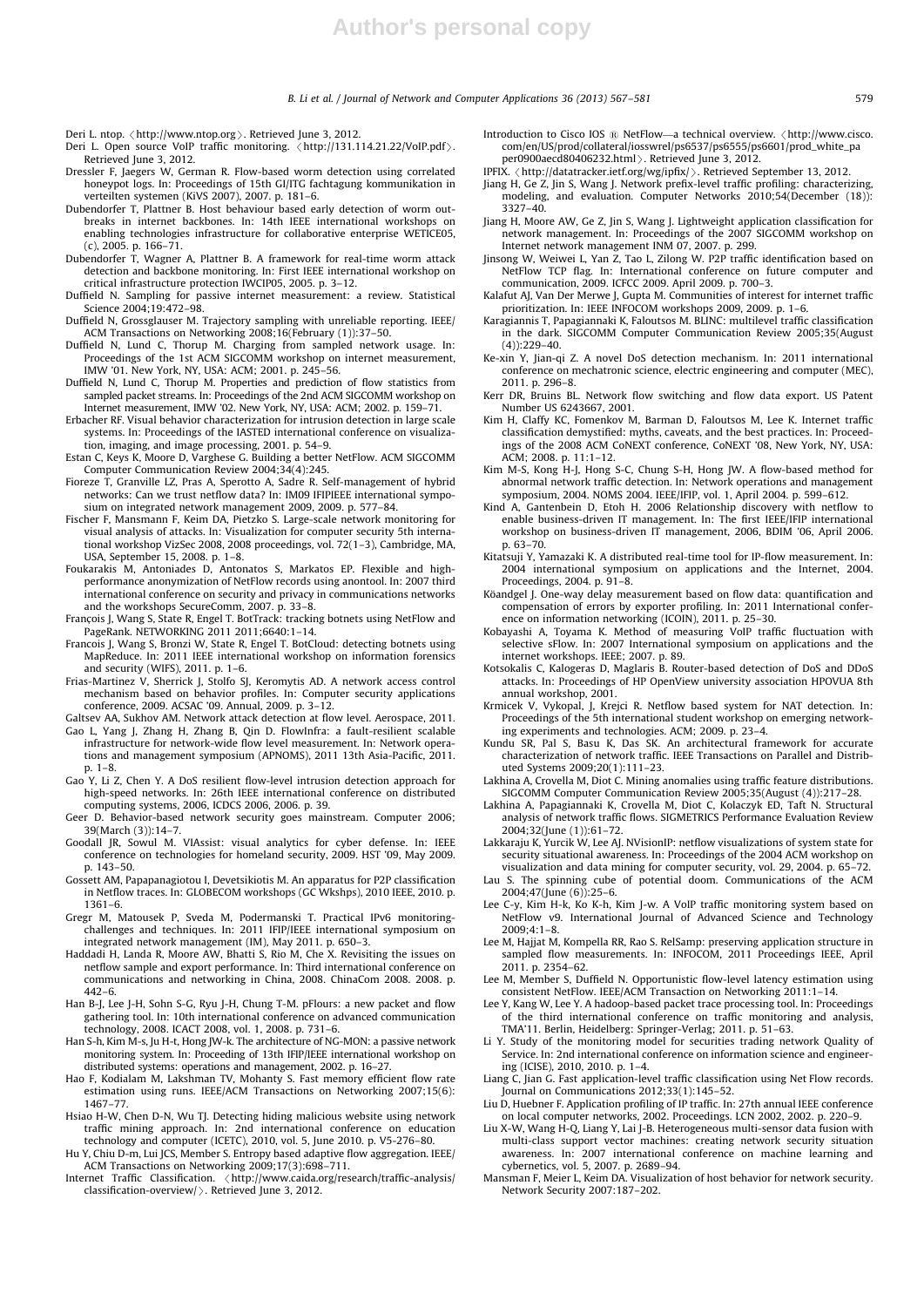# **Author's personal copy**

#### 580 B. Li et al. / Journal of Network and Computer Applications 36 (2013) 567–581

- Mansmann F, Fischer F, Keim DA, Pietzko S, Waldvogel M. Interactive analysis of netflows for misuse detection in large IP networks. In: Müller P, Neumair B, Rodosek GD, editors. DFN-Forum Kommunikationstechnologien, LNI, vol. 149, GI, 2009. p. 115–24.
- McPherson J, Ma K-L, Krystosk P, Bartoletti T, Christensen M. PortVis: a tool for port-based detection of security events. In: Proceedings of the 2004 ACM workshop on visualization and data mining for computer security, VizSEC/ DMSEC '04, ACM: New York, NY, USA; 2004. p. 73–81.
- Melnikov N, Schönwälder J. Cybermetrics: user identification through network flow analysis. In: Stiller B, De Turck F, editors. Mechanisms for autonomous management of networks and services. Lecture notes in computer science, vol. 6155. Berlin, Heidelberg: Springer; 2010. p. 167–70.
- Minarik P, Dymacek T. NetFlow data visualization based on graphs. Visualization for computer security, 2008. p. 144–51.
- Minarik P, Vykopal J, Krmicek V. Improving host profiling with bidirectional flows. In: International conference on computational science and engineering, 2009. CSE '09, vol. 3, 2009. p. 231–7.
- Moghaddam S, Helmy A. SPIRIT: a simulation paradigm for realistic design of mature mobile societies. In: Wireless communications and mobile computing conference (IWCMC), 2011 7th international, July 2011. p. 232–7.
- Morariu C, Kramis T, Stiller B. DIPStorage: distributed storage of IP flow records. In: 16th IEEE workshop on local and metropolitan area networks, 2008. LANMAN 2008. 2008. p. 108–13.
- Morariu C, Racz P, Stiller B. SCRIPT: a framework for scalable real-time in flow record analysis. In: Network operations and management symposium (NOMS), 2010 IEEE, April 2010. p. 278–85.
- Morariu C, Stiller B. DiCAP: distributed packet capturing architecture for highspeed network links. In: 33rd IEEE conference on local computer networks, 2008. LCN 2008, 2008. p. 168–75.
- Morariu C, Stiller B. Distributed architecture for real-time traffic analysis. In: Proceedings of the mechanisms for autonomous management of networks and services, and 4th international conference on autonomous infrastructure, management and security, AIMS'10. Springer-Verlag: Berlin, Heidelberg; 2010. p. 171–4.
- Morariu C, Stiller B. An open architecture for distributed IP traffic analysis (DITA). In: 2011 IFIP/IEEE international Symposium on integrated network management (IM), May 2011. p. 952–7.
- Morken JT. Distributed NetFlow processing using the map-reduce model. Master's thesis, Norwegian University of Science and Technology; 2010.
- Nagaraj K, Naidu KVM, Rastogi R, Satkin S. Efficient aggregate computation over data streams. In: IEEE 24th international conference on data engineering, 2008. ICDE 2008. April 2008. p. 1382–4.
- NetFlow applications  $\langle$  http://netflow.caligare.com/applications.htm $\rangle$ . Retrieved September 13, 2012.
- NFSen—Netflow Sensor. <http://nfsen.sourceforge.net/>. Retrieved September 13, 2012.
- Nguyen TTT, Armitage G. A survey of techniques for Internet traffic classification using machine learning. Communications Surveys Tutorials, IEEE 2008;10(4): 56–76.
- Nor SM, Mohd AB. Towards a flow-based internet traffic classification for bandwidth optimization. International Journal of Computer Science and Security 2009:3(3):146
- Oberheide J, Goff M, Karir M. Flamingo: visualizing internet traffic. In: Network operations and management symposium, 2006. NOMS 2006. 10th IEEE/IFIP, April 2006. p. 150–61.
- Oslebo A. Stager a web based application for presenting network statistics. In: Network operations and management symposium, 2006. NOMS 2006. 10th IEEE/IFIP, April 2006, p. 1–15.
- Patwari N, Hero AO, Pacholski A. Manifold learning visualization of network traffic data. In: Proceeding of the 2005 ACM SIGCOMM workshop on mining network data MineNet 05, 2005. p. 191.
- Perelman V, Melnikov N, Schönwälder J. Flow signatures of popular applications. In: Agoulmine N, Bartolini C, Pfeifer T, O'Sullivan D, editors. Integrated network management, IEEE; 2011. p. 9–16.
- Plonka D. FlowScan: a network traffic flow reporting and visualization tool. In: Proceedings of the 14th USENIX conference on system administration. Berkeley, CA, USA: USENIX Association; 2000. p. 305–18.
- Proto A, Alexandre LA, Batista ML, Oliveira IL, Cansian AM. Statistical model applied to netflow for network intrusion detection. Transactions on Computational Science 2010;11:179–91.
- Qun W, Xiuyue D, Lu H. Novelty P2P flow analysis system. In: 7th International conference on wireless communications, networking and mobile computing (WiCOM), 2011, 2011. p. 1–4.
- Rehak M, Pechoucek M, Celeda P, Krmicek V, Grill M, Bartos K. Multi-agent approach to network intrusion detection. In: Proceedings of the 7th international joint conference on autonomous agents and multiagent systems demo papers. International foundation for autonomous agents and multiagent systems, 2008. p. 1695–6.
- Rehak M, Pechoucek M, Minarik P. Collaborative attack detection in high-speed networks. Analysis. Lecture notes in artificial intelligence, vol. 4696. 2007. p. 73–82.
- Ren P, Gao Y, Li Z, Chen Y, Watson B. IDGraphs: intrusion detection and analysis using stream compositing. Computer Graphics and Applications IEEE 2006;26(2):28–39.
- Ricciato F, Strohmeier F, Dorfinger P, Coluccia A. One-way loss measurements from IPFIX records. In: 2011 IEEE international workshop on measurements and networking proceedings (M N), 2011. p. 158–63.
- Rohmad MS, Azmat F, Manaf M, Manan J-l. Enhanced Netflow version 9 (e-Netflow v9) for network mediation: structure, experiment and analysis. In: International symposium on information technology, 2008. ITSim 2008, vol. 3, 2008. p. 1–6.
- Rossi D, Valenti S. Fine-grained traffic classification with netflow data. In: Proceedings of the 6th international wireless communications and mobile computing conference on ZZZ IWCMC 10, 2010. p. 479.
- sFlow Collectors. < http://www.sflow.org/products/collectors.php >. Retrieved September 13, 2012.
- Sawaya Y, Kubota A, Miyake Y. Detection of attackers in services using anomalous host behavior based on traffic flow statistics. In: 2011 IEEE/IPSI 11th international symposium on applications and the internet (SAINT), July 2011. p. 353–9.
- Schatzmann D, Leinen S, Kögel J, Mühlbauer W. FACT: flow-based approach for connectivity tracking. In: Spring N, Riley GF, editors. PAM, Lecture notes in
- computer science, vol. 6579. Springer; 2011. p. 214–23. Schatzmann D, Muhlbauer W, Spyropoulos T, Dimitropoulos X. Digging into ¨ HTTPS: flow-based classification of webmail traffic. In: Proceedings of the 10th annual conference on internet measurement, IMC '10. New York, NY, USA: ACM; 2010. p. 322–7.
- Sekar V, Reiter MK, Willinger W, Zhang H, Kompella RR, Andersen DG. cSamp: a system for network-wide flow monitoring. In: Proceedings of the 5th {USENIX} {NSDI}, San Francisco, {CA}, April 2008.
- Shelley DS, Gunes MH. Gerbilsphere: inner sphere network visualization. Computer Networks 2012;56(3):1016–28.
- Shen W, Chen Y, Zhang Q, Chen Y, Deng B, Li X, et al. Observations of IPv6 traffic. In: ISECS international colloquium on computing, communication, control, and management, 2009. CCCM 2009, vol. 2, 2009. p. 278–82.
- Singh MP, Subramanian N, Rajamenakshi R. Visualization of flow data based on clustering technique for identifying network anomalies. In: IEEE symposium on industrial electronics applications, 2009. ISIEA 2009, vol. 2, 2009. p. 973–8.
- Sinha A, Mitchell K, Medhi D. Flow-level upstream traffic behavior in broadband access networks: DSL versus broadband fixed wireless. In: 3rd IEEE workshop on IP operations and management, 2003. (IPOM 2003). 2003. p. 135–41.
- Slagell AJ, Luo K. Sharing network logs for computer forensics: a new tool for the anonymization of netflow records. In: Workshop of the 1st international conference on security and privacy for emerging areas in communication networks 2005, 2005. p. 37–42.
- Sommer R, Paxson V. Outside the closed world: on using machine learning for network intrusion detection. In: 2010 IEEE symposium on security and privacy, 2010. p. 305–16.
- Soysal M, Schmidt EG. Machine learning algorithms for accurate flow-based network traffic classification: evaluation and comparison. Performance Evaluation 2010;67(June (6)):451–67.
- Sperotto A, Pras A. Flow-based intrusion detection. In: Agoulmine N, Bartolini C, Pfeifer T, O'Sullivan D, editors. Integrated network management. IEEE; 2011. p. 958–63.
- Sperotto A, Schaffrath G, Sadre R, Morariu C, Pras A, Stiller B. An overview of ip flow-based intrusion detection. Communications Surveys Tutorials, IEEE 2010;12(3):343–56.
- Strasburg C, Krishnan S, Dorman K, Basu S, Wong JS. Masquerade detection in network environments. In: 10th IEEE/IPSJ international symposium on applications and the Internet (SAINT), 2010, July 2010. p. 38–44.
- Strohmeier F, Dorfinger P, Trammell B. Network performance evaluation based on flow data. In: Wireless communications and mobile computing conference (IWCMC), 2011 7th International, July 2011. p. 1585–9.
- Sukhov AM, Sidelnikov DI, Galtsev AA, Platonov AP, Strizhov MV. Active flows in diagnostic of troubleshooting on backbone links. CoRR, abs/0911.2, 2009.
- Taylor T, Brooks S, McHugh J. NetBytes viewer: an entity-based NetFlow visualization utility for identifying intrusive behavior. VizSEC 2007, 2008. p. 101-14. Taylor T, Paterson D, Glanfield J, Gates C, Brooks S, McHugh J. FloVis: flow
- visualization system. In: Conference for homeland security, 2009. CATCH '09. Cybersecurity applications technology, March 2009. p. 186–98.
- Trammell B, Tellenbach B, Schatzmann D, Burkhart M. Peeling away timing error in netflow data. In: Spring N, Riley GF, editors. PAM, Lecture notes in computer science, vol. 6579. Springer; 2011. p. 194–203.
- Truong P, Guillemin F. A heuristic method of finding heavy hitter prefix pairs in IP traffic. Communications Letters, IEEE 2009;13(October (10)):803–5.
- Valenti S, Rossi D. Identifying key features for P2P traffic classification. In: 2011 IEEE international conference on communications, ICC. IEEE; 2011. p. 1–6.
- Vliek G. Detecting spam machines, a netflow-data based approach. February 2009. Vykopal J, Plesnik T, Minarik P. Network-based dictionary attack detection. In:
- 2009 international conference on future networks, March 2009. p. 23–7. Wagner A, Dubendorfer T, Hammerle L, Plattner B. Flow-based identification of P2P heavy-hitters. International conference on internet surveillance and protection, 00(c), 2006. p. 15.
- Wagner C, François J, State R, Engel T. Machine learning approach for IP-flow record anomaly detection. In: Proceedings of the 10th international IFIP TC 6 conference on Networking—volume part I, NETWORKING'11. Berlin, Heidelberg: Springer-Verlag; 2011. p. 28–39.
- Wagner C, Francois J, State R, Engel T. DANAK: finding the odd! In: 5th International conference on network and system security (NSS), 2011, 2011. p. 161–8.
- Wagner C, Wagener G, State R, Engel T, Dulaunoy A. Game theory driven monitoring of spatial-aggregated IP-Flow records. In: 2010 International conference on network and service management (CNSM), 2010. p. 463–8.